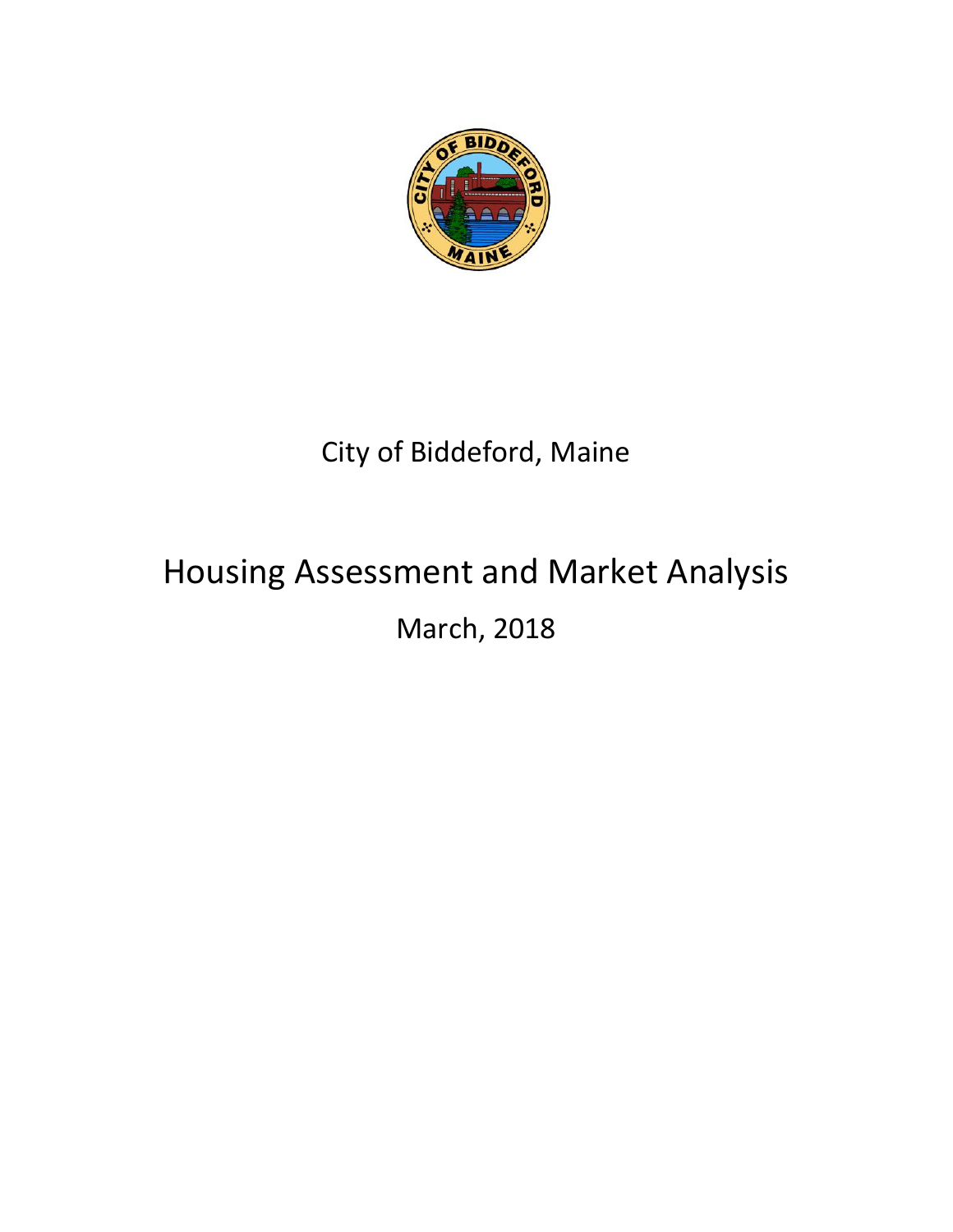## **Executive Summary**

After decades of minimal population growth, Biddeford is now poised for noticeable increases in the number of people who live here. Over the next five years alone, forecasters anticipate the population will grow by more than 5%. This magnitude of growth is striking, since Biddeford has essentially the same size population as in 1950.

The number of new housing units will likely grow accordingly, especially in the downtown area where Mill District conversions will add hundreds of new housing units over the next 24 to 36 months. The number of new households created may nevertheless place strain on the availability of housing. The trend in recent decades is of smaller household size. One- or two-person households vastly outnumber larger households in Biddeford as elsewhere; therefore, more housing units may be needed to shelter Biddeford's growing population than ever before.

Overall, the condition of the housing stock here is fundamentally good. Just 6% of single-family units are in only fair or poor condition. However, this number jumps to more than one-fifth of rental housing units, raising some concern about the housing stock. Condition of housing may be a function of age. The housing stock here in Biddeford is among the oldest in the nation. The median year built here is 1946 as compared with 1977 for the nation as a whole.

Perhaps the most pressing concern regarding housing in Biddeford is affordability. In the York County rental market, Biddeford is the least affordable community, according to the Maine Housing Authority. Homeownership is a bit less onerous, but still difficult as compared to some nearby communities. This problem may be due to a median income that is noticeably lower than in other communities. The median income of renter households is especially low. However, affordability here in Biddeford may be reflective of the tight housing market throughout the greater Portland, Maine metropolitan area.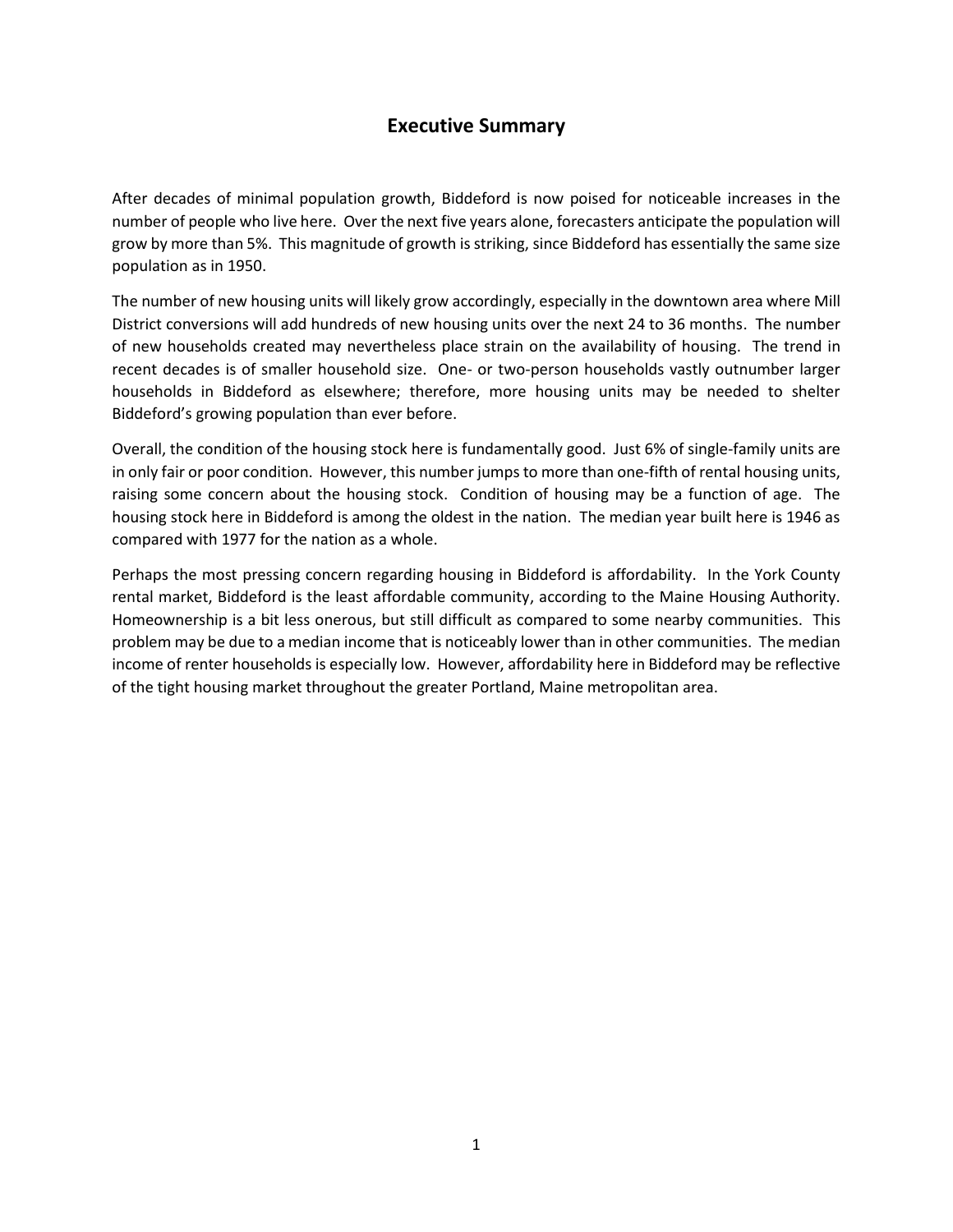## **Demographic Profile**

The overall population in Biddeford has barely changed in decades. While the United States grew almost 10% from 2000 to 2010 alone, Biddeford's population grew just 1.6% over the same period of time. Over this same decade, Maine grew at a rate of 4.2% and York County grew at 5.6%. However, because of steady redevelopment of Biddeford's Mill District over the past five years, including an expected increase in the number of housing units here, the population may begin to burgeon.

Biddeford is a young community. While Maine is the oldest state in the United States in terms of median age, Biddeford skews young, almost ten years younger than Maine. Millennials, those individuals born between 1982 and 2000 (as defined by the U.S. Census Bureau) make up an important part of Biddeford and so their needs and influence will be increasingly felt throughout the community, especially as this cohort is seen as more civic minded than other age cohorts.

More than nine-tenths of Biddeford residents are white, with African Americans and Asians making up the majority of other races in the city. According to the 2015 American Community Survey, 5.5% of the population is foreign-born.

Biddeford is not a wealthy community, with a median household income that falls behind the national, state, and county medians, and a poverty rate that rises above those same geographies. This, in part, may be due to a comparatively low educational attainment that is a full four percentage points lower than the York County level. But Biddeford residents are willing and able to work. The labor participation rate is more than five percentage points higher here than the national rate.

Biddeford has experienced major job losses over a period of decades. The textile mills, the source of employment and wealth in this community for more than a century, began closing in the 1960s, with the last manufacturer closing in 2009. This legacy of economic uncertainty lingers. However, with reinvigorated population growth, a young populace, and the willingness to work, Biddeford will overcome the lagging demographic measures. Seven demographic measures have been examined here:

**Total population in Biddeford has remained relatively flat over the past five decades, increasing just 10.8% since 1960.** In contrast, the population of York County has increased 103.6% over the same time period.



Source: U.S. Census Bureau, 2016 American Community Survey 5-Year Estimate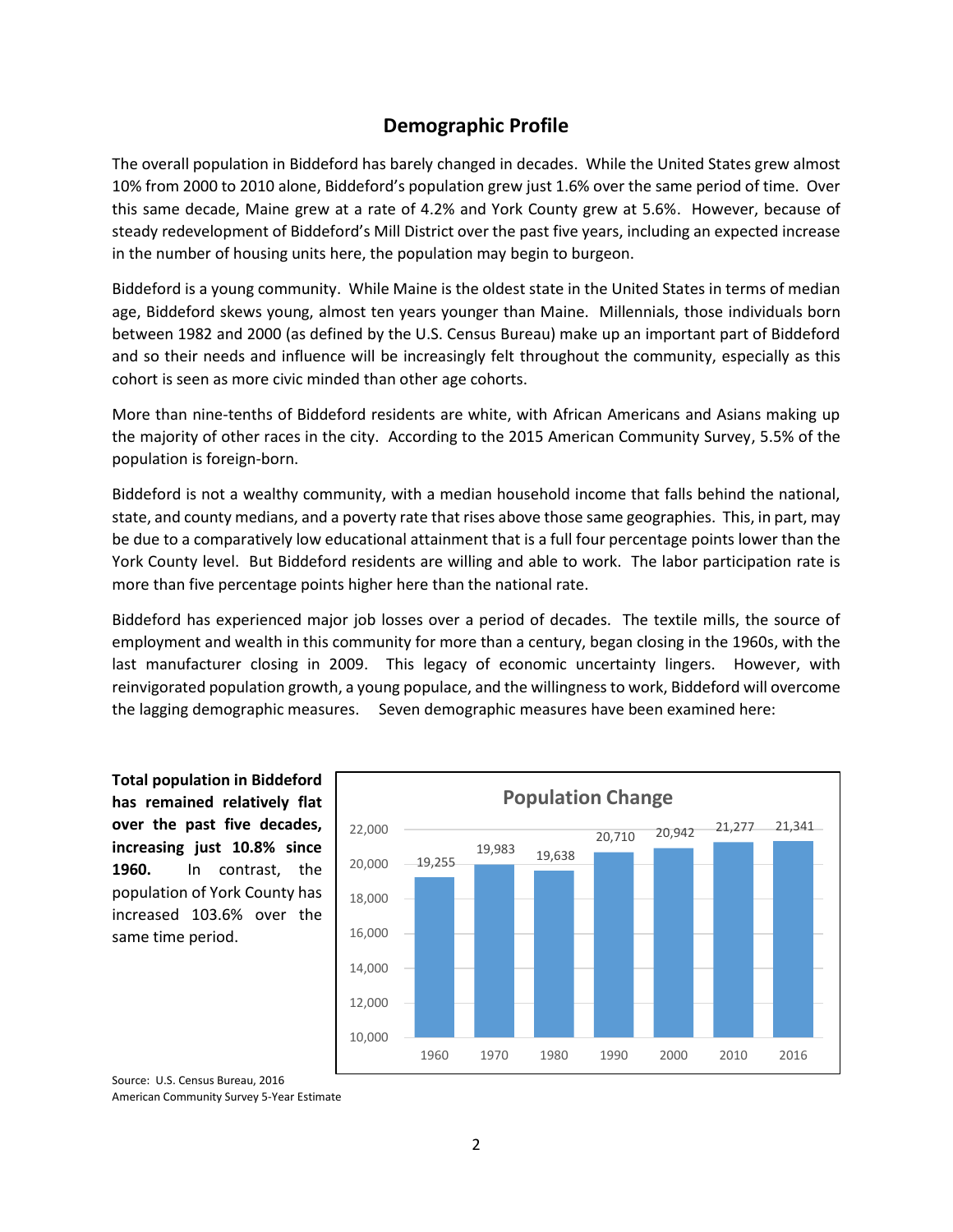Biddeford is a comparatively young community. The largest age cohort in Biddeford is the 25 to 34 year old age group. **Median age here is 33.8 years.** In York County, median age is 44.4 years.



Like the rest of Maine, Biddeford is overwhelmingly white. **Just 7% of the population is a race other than white.** In York County, 98.1% of the population is white.



**Educational attainment in Biddeford is lower than in both York County and in the rest of Maine, with 88.4% of the population 25 year old and above have at least high school equivalency.** This is 4 percentage points lower than in York County. Educational attainment here is 1.4% higher than I the overall United States.



Source: U.S. Census Bureau, 2016 American Community Survey 5-Year Estimate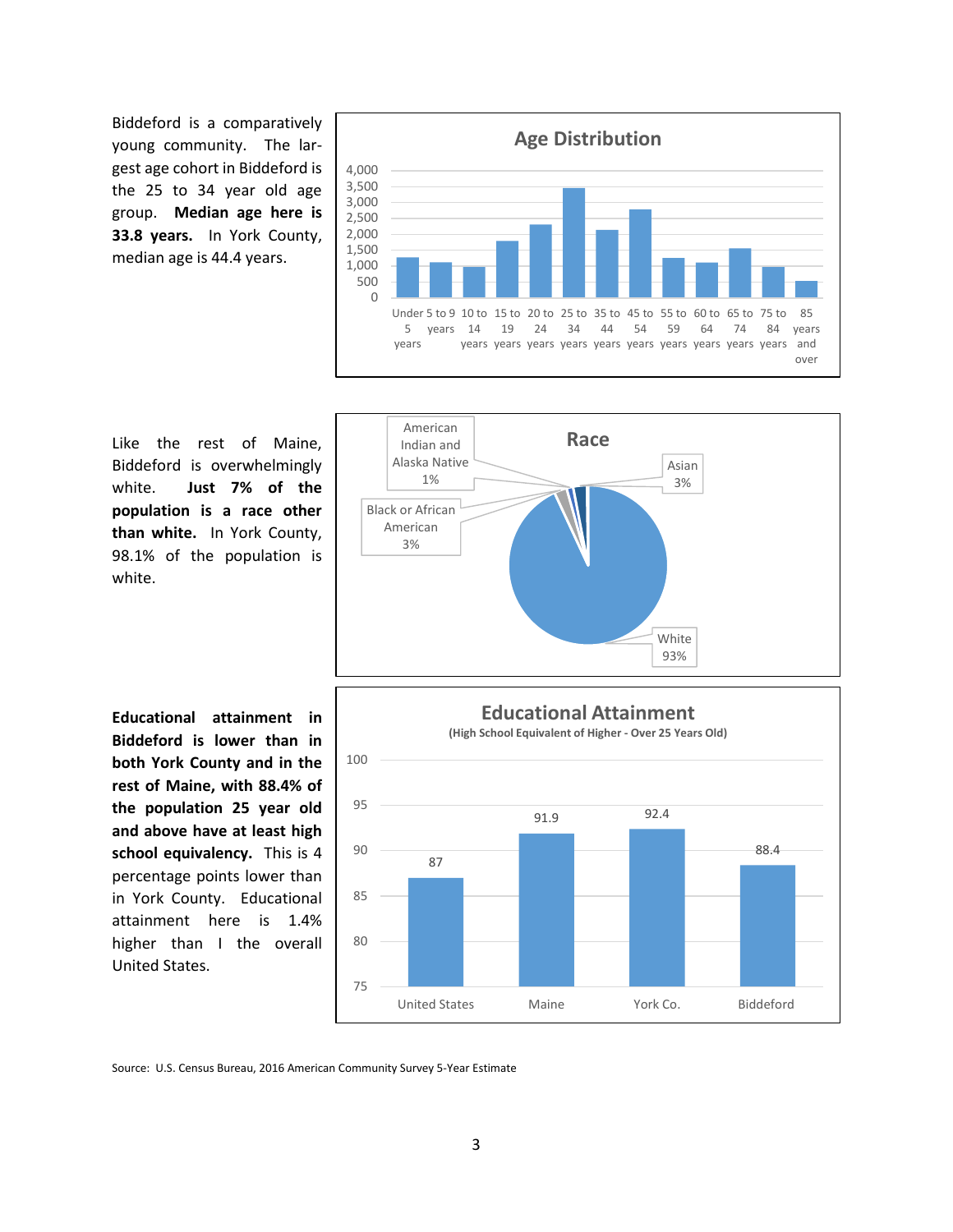A greater portion of the population here is in the labor force as compared to York County, Maine and the U.S., and is **an indication of a strong local workforce**. This is especially true when seen in conjunction with the unemployment rate (just 3.0% as of Jan. 2018 according to the Maine Center for Workforce Research and Information).

**The median household income in Biddeford is \$47,265**. This is 25% lower than York County (\$59,132), and 7.5% lower than the State of Maine (\$50,826). Just over one-fifth of households here earn income from \$50,000 to \$74,999. Almost 5% earn less than \$10,000 per year. Just over 2% earn more than \$200,000 per year.

Biddeford has a higher poverty rate than York County, Maine and the U.S. **More than 18% of all people are living in poverty**. The rate of families living in poverty is noticeably lower, at 10.0%









4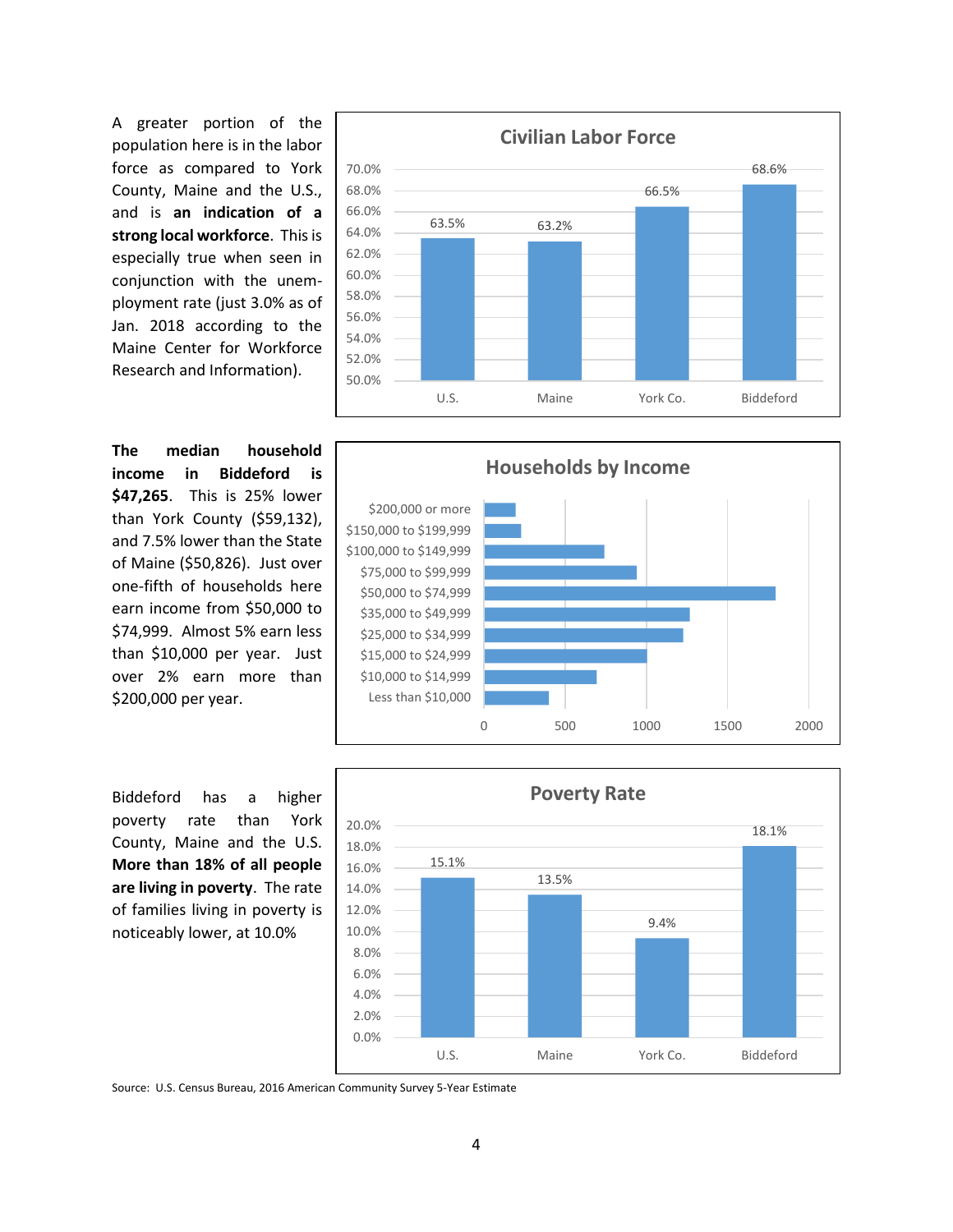## **Existing Conditions**

#### **Housing Tenure**

More than half of the households in Biddeford rent their homes. In York County more than one quarter of households rent and in the State of Maine 28.5% of households rent. The rental rate is high here as compared to the overall United States, where 36% of households rent their homes.

|                              | <b>City of Biddeford</b> |                      | <b>York County</b> |        | <b>State of Maine</b> |        |
|------------------------------|--------------------------|----------------------|--------------------|--------|-----------------------|--------|
|                              | # of units               | # of units<br>%<br>% |                    |        | # of units            | %      |
| <b>Total occupied</b>        | 8.493                    | 100.0%               | 82.588             | 100.0% | 551,109               | 100.0% |
| <b>Total owner-occupied</b>  | 3.914                    | 46.1%                | 60.617             | 73.4%  | 393,966               | 71.5%  |
| <b>Total renter-occupied</b> | 4,579                    | 53.9%                | 21.971             | 26.6%  | 157,143               | 28.5%  |



The greatest concentration of renter-occupied housing are located downtown, in census tracts 252.01 and 252.02. About three-quarters of all occupied housing units in these tracts are renter-occupied.

Source: U.S. Census Bureau, 2016 American Community Survey 5-Year Estimate.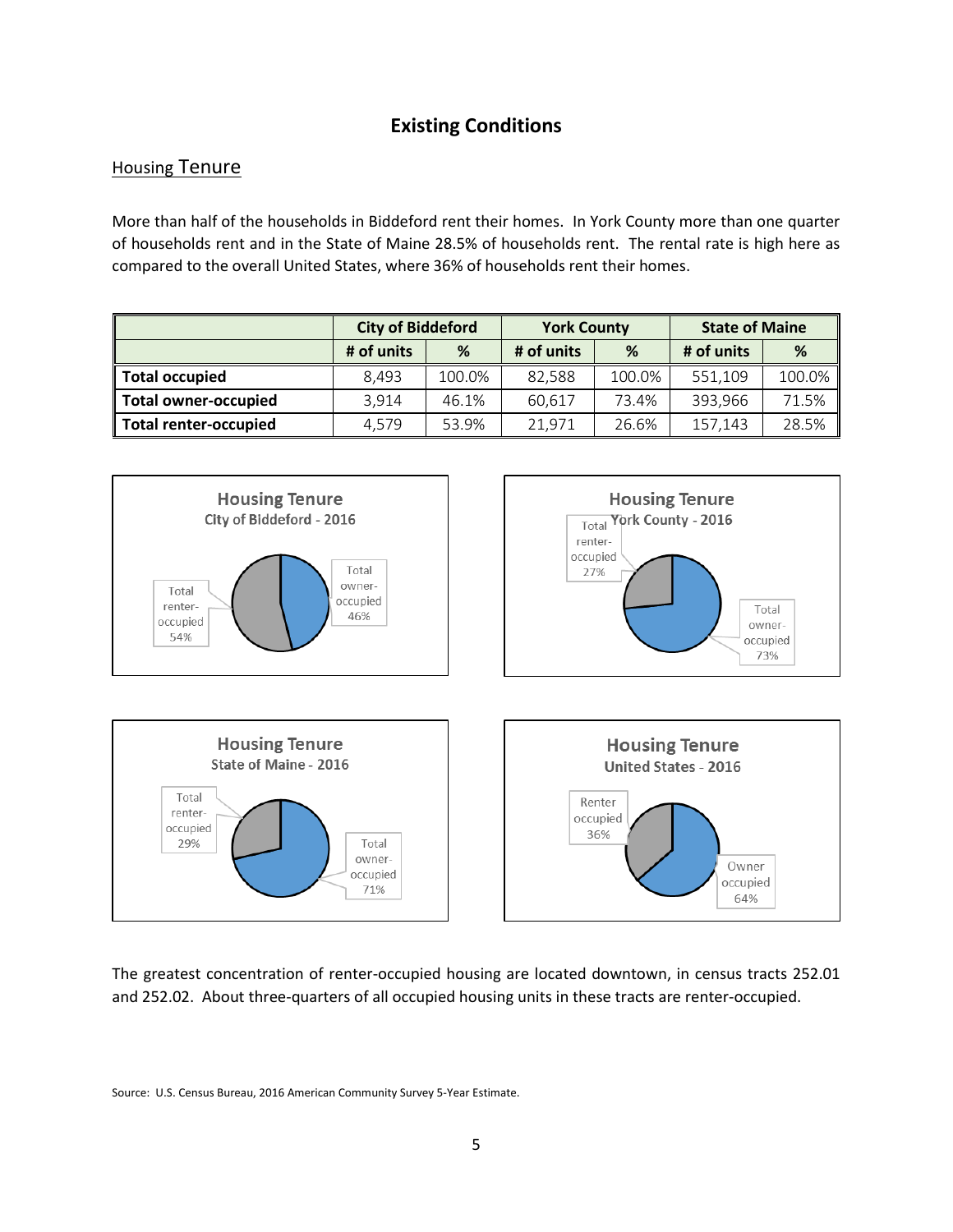These tracts comprise almost 60% of all housing units in Biddeford. Outside of the downtown area, where about 40% of all housing units are located, is predominantly owner-occupied.

|                             | <b>Tract</b><br>251<br><b>West</b> | <b>Tract</b><br>252.01<br><b>Downtown</b><br><b>West</b> | <b>Tract</b><br>252.02<br><b>Downtown</b><br>East | <b>Tract</b><br>253<br>East | <b>Tract</b><br>254<br>Coast |
|-----------------------------|------------------------------------|----------------------------------------------------------|---------------------------------------------------|-----------------------------|------------------------------|
| <b>Total Housing Units</b>  | 1,512                              | 2,330                                                    | 3,574                                             | 1,145                       | 1,299                        |
| <b>Total occupied</b>       | 1,436                              | 2,238                                                    | 3,123                                             | 1,079                       | 617                          |
| <b>Total owner-occupied</b> | 80.2%                              | 20.8%                                                    | 28.6%                                             | 86.7                        | 76.2%                        |
| Total renter-occupied       | 19.8%                              | 79.2%                                                    | 71.4%                                             | 13.3%                       | 23.8%                        |

**Biddeford is a city of renters.**

Source: U.S. Census Bureau, 2016 American Community Survey 5-Year Estimate.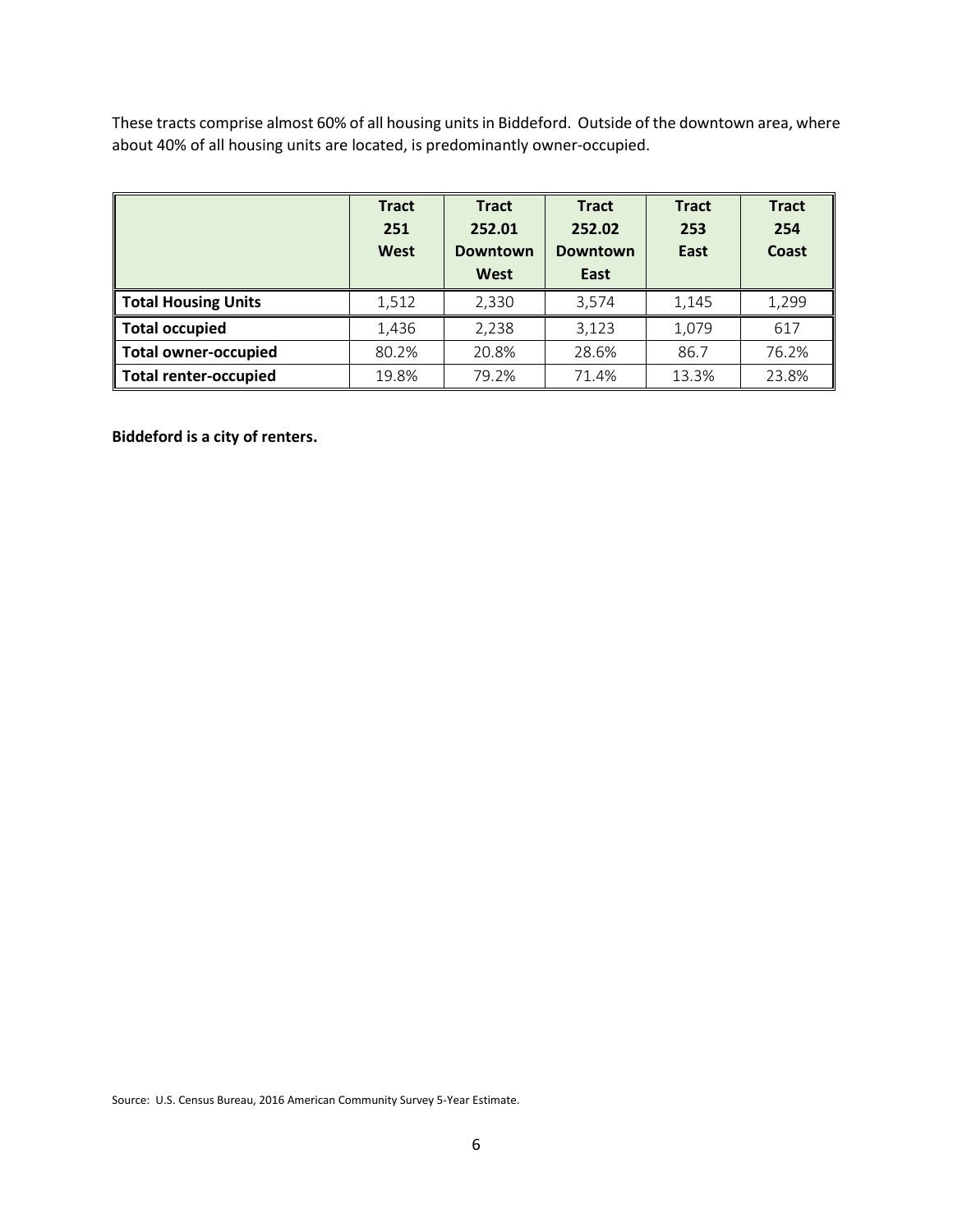## Households by Age of Head of Household

| <b>Age of Head</b><br>of Household | 2000  | 2010  | 2016  | % Change<br>$'00 - 10$ | % Change<br>$'10 - 16$ | <b>York County</b><br>% Change<br>$'10 - 16$ |
|------------------------------------|-------|-------|-------|------------------------|------------------------|----------------------------------------------|
| Under 25                           | 640   | 639   | 542   | $-0.2%$                | $-15.2%$               | $-31.0%$                                     |
| $25 - 34$                          | 1,592 | 1,300 | 1,737 | $-18.3%$               | 33.6%                  | 12.8%                                        |
| $35 - 44$                          | 1,796 | 1,442 | 1,137 | $-19.7%$               | $-21.2%$               | $-13.4%$                                     |
| $45 - 54$                          | 1,588 | 1,722 | 1,632 | 8.4%                   | $-5.2%$                | $-8.2%$                                      |
| $55 - 64$                          | 1,093 | 1,526 | 1,444 | 39.6%                  | $-5.4%$                | 9.4%                                         |
| $65 - 74$                          | 1,007 | 968   | 978   | $-3.9%$                | 1.0%                   | 24.9%                                        |
| $75 - 84$                          | 710   | 723   | 720   | 1.8%                   | $-0.4%$                | 5.5%                                         |
| $85 +$                             | 210   | 278   | 303   | 32.4%                  | 9.0%                   | 4.8%                                         |
| <b>Total HHs</b>                   | 8,636 | 8,598 | 8,493 | $-0.4%$                | $-1.2%$                | 1.9%                                         |

#### **More head of households are aged 25 to 34 years than any other age group.**

Of the 8,493 households in Biddeford in 2016, the greatest growth has taken place among households headed by 25 to 34 year-olds. This cohort grew by 33.6% while many other age groups experienced slow or negative growth. This contrasts sharply with the period 2000 to 2010 when the greatest growth was seen in the 55 to 64 year-old age group. This change may be explained in terms of median age: median age has fallen in Biddeford in the years 2010 to 2016, from 38.3 years to 33.8 years. According to a June 21, 2017 article in the New York *Times*, the median age of first-time home buyers is 32 years. With more than 20% of the occupied housing units in Biddeford headed by 25 to 34 year olds, this group may place additional demand on owner-occupied housing here, changing the make-up of housing tenure discussed above.

Source: 2000 Decennial Census 2010 Decennial Census 2016 American Community Survey 5-Year Estimate. ESRI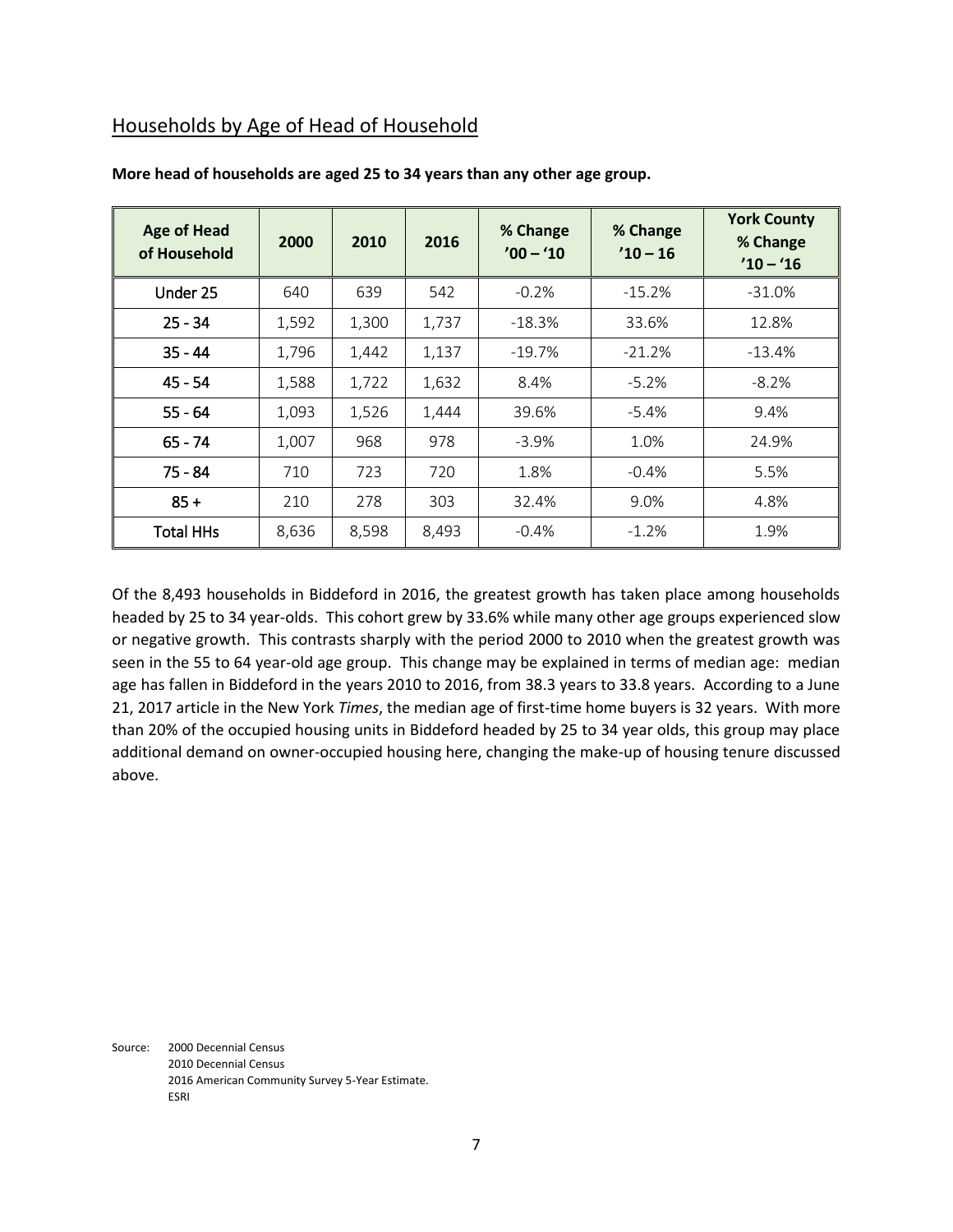### Housing Types

Fewer than half of all housing units in Biddeford are single unit dwellings, whether detached or attached. In contrast, more than 70% of all housing units in York County and the State of Maine are single-unit structures. Also, a larger share of total housing units in Biddeford are multi-family structures as compared to York County and the State of Maine. In particular, two- and 3-4 - unit structures make up more than 30% of all housing units here.

|                       |            | <b>City of Biddeford</b> | <b>York County</b> | <b>State of Maine</b> |
|-----------------------|------------|--------------------------|--------------------|-----------------------|
|                       | # of Units | % of Total               | % of Total         | % of Total            |
| <b>Total</b>          | 9,860      | 100.0%                   | 100.0%             | 100.0%                |
| 1 unit, detached      | 4,695      | 47.6%                    | 69.2%              | 70.0%                 |
| 1 unit, attached      | 191        | 1.9%                     | 2.8%               | 2.3%                  |
| 2 unit                | 1,561      | 15.8%                    | 7.2%               | 5.1%                  |
| 3 or 4 unit           | 1,578      | 16.0%                    | 5.9%               | 5.6%                  |
| 5 to 9 unit           | 902        | 9.1%                     | 3.7%               | 3.7%                  |
| 10 to 19 unit         | 111        | 1.1%                     | 1.5%               | 1.6%                  |
| 20 to 49 unit         | 419        | 4.2%                     | 1.8%               | 1.7%                  |
| 50 or more unit       | 213        | 2.2%                     | 1.1%               | 1.4%                  |
| Mobile Home           | 190        | 1.9%                     | 6.8%               | 8.5%                  |
| Other (Boat, RV, Van) | 0          | 0.0%                     | 0.0%               | 0.0%                  |

Mobile homes make up less than 2% of the housing units in Biddeford, which is a noticeably lower rate than in York County or the State of Maine.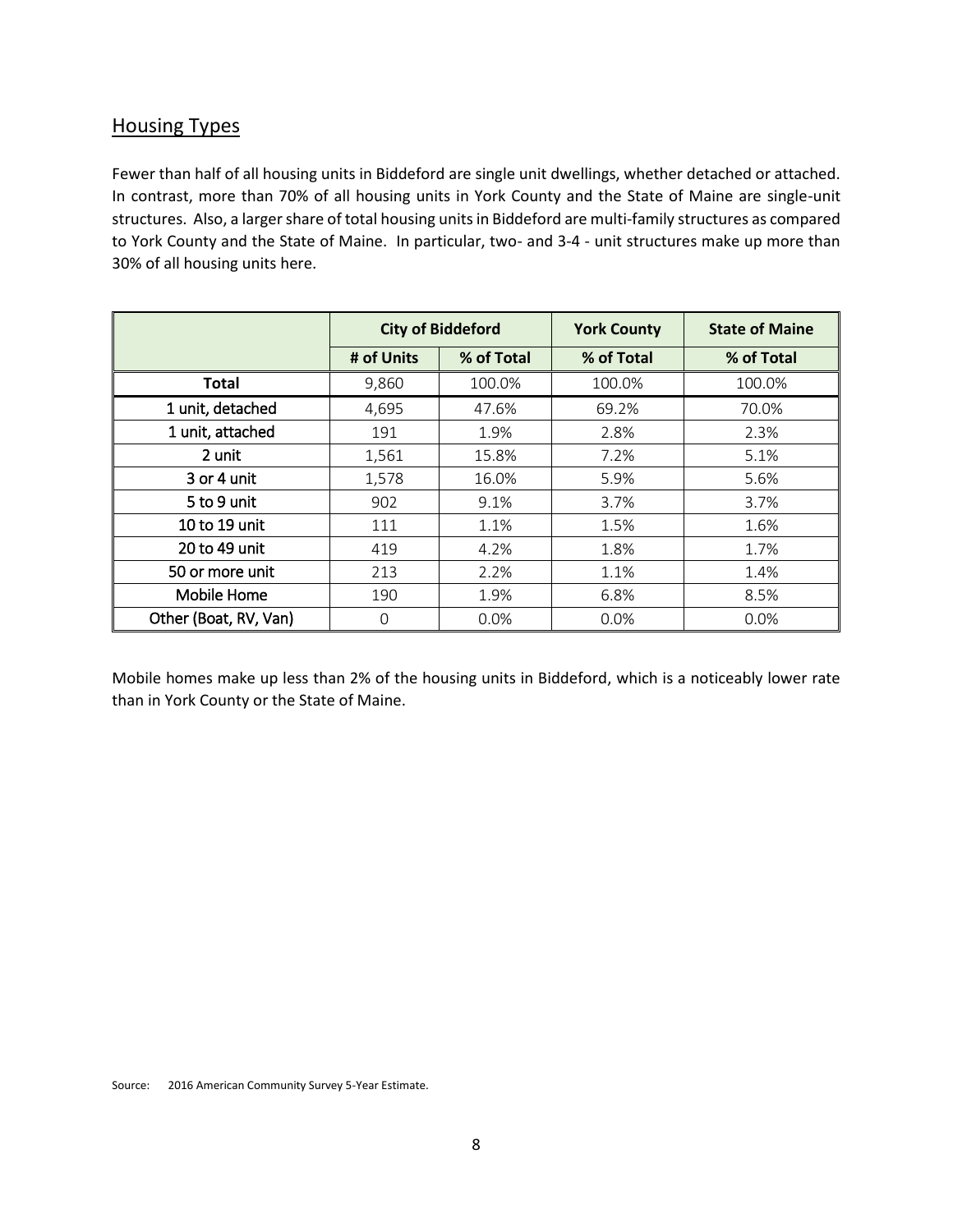The housing in the western, eastern, and coastal portions of Biddeford is predominately single-family, while housing downtown is predominantly multi-family.

|                       | <b>Tract</b><br>251<br>West | <b>Tract</b><br>252.01<br><b>Downtown</b><br>West | <b>Tract</b><br>252.02<br><b>Downtown</b><br>East | <b>Tract</b><br>253<br>East | <b>Tract</b><br>254<br>Coast |
|-----------------------|-----------------------------|---------------------------------------------------|---------------------------------------------------|-----------------------------|------------------------------|
| Total                 | 1,512                       | 2,330                                             | 3,574                                             | 1,145                       | 1,299                        |
| 1 unit, detached      | 73.9%                       | 25.6%                                             | 23.5%                                             | 88.1%                       | 87.1%                        |
| 1 unit, attached      | 2.2%                        | 2.6%                                              | 0.8%                                              | 4.1%                        | 1.7%                         |
| 2 unit                | 9.3%                        | 16.2%                                             | 27.2%                                             | 1.6%                        | 4.0%                         |
| 3 or 4 unit           | 2.2%                        | 24.0%                                             | 26.9%                                             | $0.0\%$                     | 1.7%                         |
| 5 to 9 unit           | 9.7%                        | 15.2%                                             | 10.8%                                             | $0.0\%$                     | 1.3%                         |
| 10 to 19 unit         | 1.0%                        | 1.6%                                              | 1.6%                                              | $0.0\%$                     | 0.0%                         |
| 20 to 49 unit         | 1.7%                        | 13.2%                                             | 2.1%                                              | $0.0\%$                     | 0.8%                         |
| 50 or more unit       | $0.0\%$                     | 1.5%                                              | 4.4%                                              | $0.0\%$                     | 1.6%                         |
| Mobile Home           | 0.0%                        | $0.0\%$                                           | 2.7%                                              | 6.2%                        | 1.7%                         |
| Other (Boat, RV, Van) | 0.0%                        | 0.0%                                              | 0.0%                                              | 0.0%                        | 0.0%                         |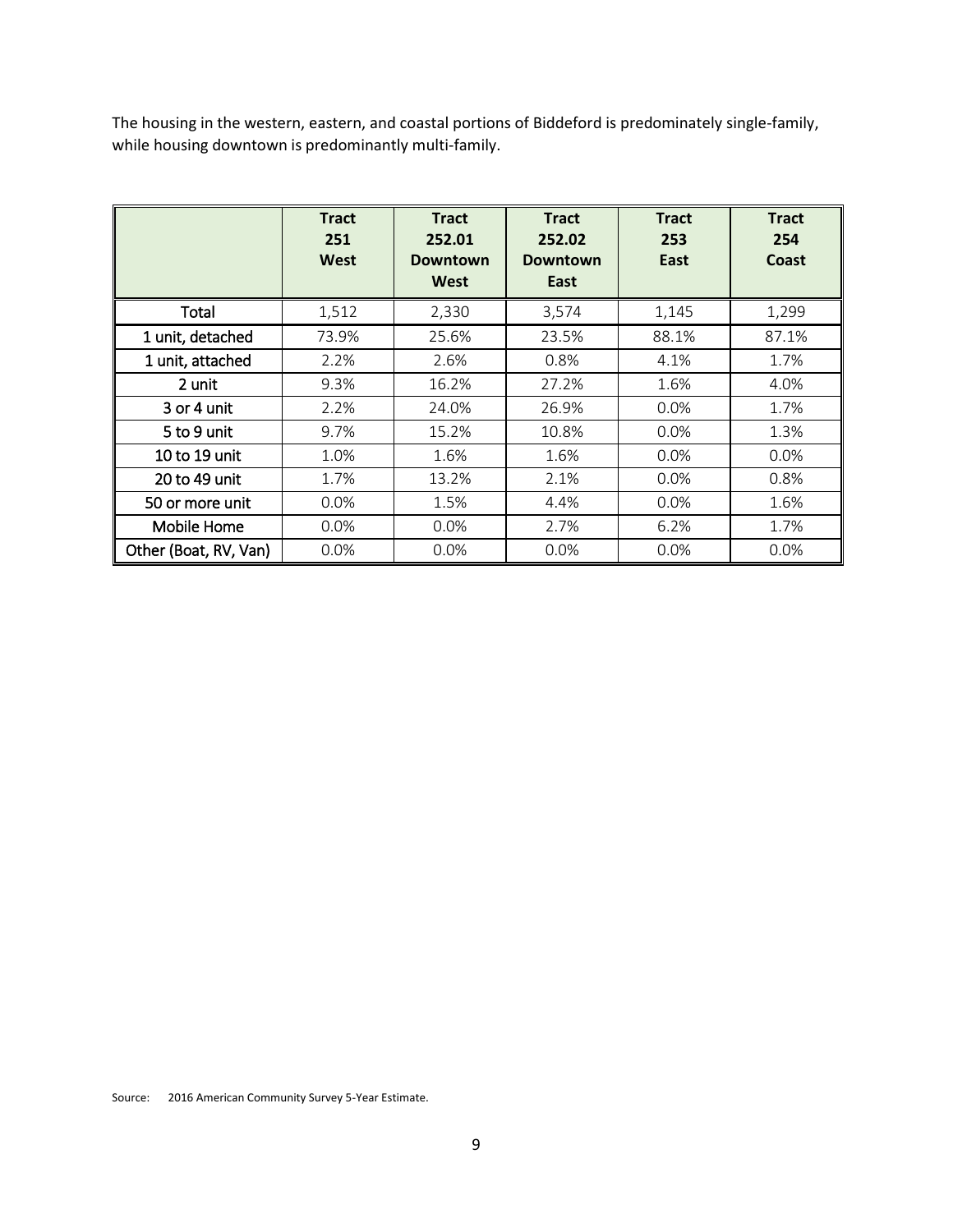## Housing Type by Tenure

| <b>Owner-Occupied</b> | <b>City of Biddeford</b> |            | <b>York County</b> | <b>State of Maine</b> |
|-----------------------|--------------------------|------------|--------------------|-----------------------|
| <b>Housing Units</b>  | # of Units               | % of Total | % of Total         | % of Total            |
| Total                 | 3,914                    | 100.0%     | 60,617             | 393,966               |
| 1 unit, detached      | 3,312                    | 84.6%      | 84.2%              | 84.2%                 |
| 1 unit, attached      | 130                      | 3.3%       | 3.2%               | 2.3%                  |
| 2 unit                | 269                      | 6.9%       | 2.7%               | 2.0%                  |
| 3 or 4 unit           | 64                       | 1.6%       | 1.4%               | 1.0%                  |
| 5 to 9 unit           | 40                       | 1.0%       | 0.5%               | 0.3%                  |
| 10 to 19 unit         | O                        | 0.0%       | 0.1%               | 0.1%                  |
| 20 to 49 unit         | 12                       | 0.3%       | 0.2%               | 0.1%                  |
| 50 or more unit       | $\Omega$                 | 0.0%       | 0.2%               | 0.1%                  |
| <b>Mobile Home</b>    | 87                       | 2.2%       | 7.3%               | 9.8%                  |
| Other (Boat, RV, Van) | 0                        | 0.0%       | 0.1%               | 0.0%                  |

The portion of owner-occupied housing units that are 1-unit, detached (single-family) is the same in Biddeford as in York County and the State of Maine.

But a much smaller portion renters in Biddeford occupy single-family homes than in York County of the State of Maine. The majority of renters in Biddeford occupy multi-unit structures.

| <b>Renter-Occupied</b> |            | City of Biddeford | <b>York County</b> | <b>State of Maine</b> |
|------------------------|------------|-------------------|--------------------|-----------------------|
| <b>Housing Units</b>   | # of Units | % of Total        | % of Total         | % of Total            |
| <b>Total</b>           | 4,579      | 100.0%            | 21,971             | 157,143               |
| 1 unit, detached       | 534        | 11.7%             | 26.1%              | 24.9%                 |
| 1 unit, attached       | 48         | 1.0%              | 2.6%               | 3.1%                  |
| 2 unit                 | 1,047      | 22.9%             | 20.0%              | 14.4%                 |
| 3 or 4 unit            | 1,310      | 28.6%             | 19.7%              | 19.3%                 |
| 5 to 9 unit            | 845        | 18.5%             | 13.3%              | 13.9%                 |
| 10 to 19 unit          | 111        | 2.4%              | 4.2%               | 5.6%                  |
| 20 to 49 unit          | 381        | 8.3%              | 6.0%               | 6.3%                  |
| 50 or more unit        | 213        | 4.7%              | 4.2%               | 5.3%                  |
| <b>Mobile Home</b>     | 90         | 2.0%              | 3.8%               | 7.2%                  |
| Other (Boat, RV, Van)  | 0          | 0.0%              | 0.1%               | 0.0%                  |

Like the City overall, the majority of owner-occupied housing units in each census tract are single-family homes. In Census Tracts 251, 253, and 254 the rate of owner-occupied housing units that are 1-unit,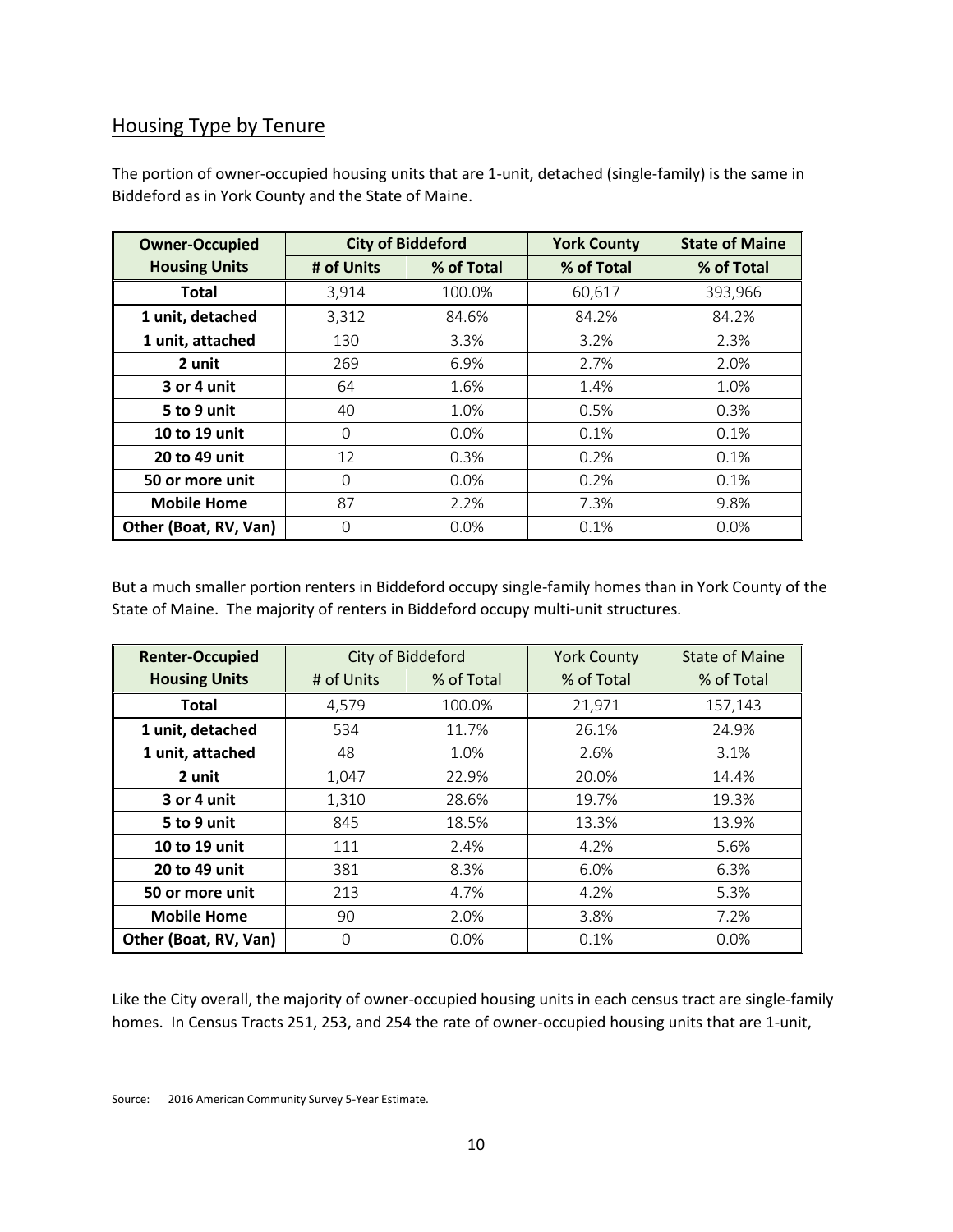detached exceeds 90%. In the downtown tracts, the rate is somewhat lower, but this can be expected, because of the high number of multi-units structure in this part of the city relative to single-family homes.

| <b>Owner-Occupied</b><br><b>Housing Units</b> | <b>Tract</b><br>251<br>West | <b>Tract</b><br>252.01<br><b>Downtown</b><br>West | <b>Tract</b><br>252.02<br><b>Downtown</b><br>East | <b>Tract</b><br>253<br>East | <b>Tract</b><br>254<br>Coast |
|-----------------------------------------------|-----------------------------|---------------------------------------------------|---------------------------------------------------|-----------------------------|------------------------------|
| <b>Total</b>                                  | 1,152                       | 465                                               | 892                                               | 935                         | 470                          |
| 1 unit, detached                              | 90.1%                       | 81.3%                                             | 67.4%                                             | 90.2%                       | 96.2%                        |
| 1 unit, attached                              | 2.9%                        | 4.5%                                              | 3.3%                                              | 4.1%                        | 1.9%                         |
| 2 unit                                        | 3.6%                        | 11.4%                                             | 17.6%                                             | 1.9%                        | 0.0%                         |
| 3 or 4 unit                                   | $0.0\%$                     | 2.8%                                              | 5.7%                                              | $0.0\%$                     | $0.0\%$                      |
| 5 to 9 unit                                   | 3.5%                        | 0.0%                                              | $0.0\%$                                           | $0.0\%$                     | $0.0\%$                      |
| 10 to 19 unit                                 | $0.0\%$                     | 0.0%                                              | $0.0\%$                                           | $0.0\%$                     | $0.0\%$                      |
| 20 to 49 unit                                 | $0.0\%$                     | $0.0\%$                                           | 1.3%                                              | $0.0\%$                     | $0.0\%$                      |
| 50 or more unit                               | $0.0\%$                     | $0.0\%$                                           | $0.0\%$                                           | $0.0\%$                     | $0.0\%$                      |
| <b>Mobile Home</b>                            | 0.0%                        | 0.0%                                              | 4.7%                                              | 3.9%                        | 1.9%                         |
| Other (Boat, RV, Van)                         | 0.0%                        | 0.0%                                              | 0.0%                                              | 0.0%                        | 0.0%                         |

Similarly, renters are most likely to occupy multi-unit structures in the downtown census tracts, while the rate of renter-occupied single family housing units is higher in the census tracts west and east of downtown. Put simply, renters in each census tract occupy the type of housing that is most available; downtown most units are in multi-family structures, outside of downtown most units are single-family homes.

| <b>Renter-Occupied</b><br><b>Housing Units</b> | <b>Tract</b><br>251<br>West | <b>Tract</b><br>252.01<br><b>Downtown</b><br>West | <b>Tract</b><br>252.02<br><b>Downtown</b><br>East | <b>Tract</b><br>253<br>East | <b>Tract</b><br>254<br><b>Coast</b> |
|------------------------------------------------|-----------------------------|---------------------------------------------------|---------------------------------------------------|-----------------------------|-------------------------------------|
| Total                                          | 284                         | 1,773                                             | 2,231                                             | 144                         | 147                                 |
| 1 unit, detached                               | 20.1%                       | 10.8%                                             | 4.7%                                              | 69.4%                       | 55.1%                               |
| 1 unit, attached                               | 0.0%                        | 2.2%                                              | 0.0%                                              | 6.3%                        | 0.0%                                |
| 2 unit                                         | 25.4%                       | 18.3%                                             | 28.1%                                             | $0.0\%$                     | 15.0%                               |
| 3 or 4 unit                                    | 12.0%                       | 27.2%                                             | 35.0%                                             | $0.0\%$                     | 8.2%                                |
| 5 to 9 unit                                    | 37.3%                       | 19.9%                                             | 17.3%                                             | $0.0\%$                     | $0.0\%$                             |
| 10 to 19 unit                                  | 5.3%                        | 2.1%                                              | 2.6%                                              | 0.0%                        | 0.0%                                |
| 20 to 49 unit                                  | $0.0\%$                     | 17.4%                                             | 2.8%                                              | $0.0\%$                     | 7.5%                                |
| 50 or more unit                                | $0.0\%$                     | 2.0%                                              | 7.0%                                              | $0.0\%$                     | 14.3%                               |
| <b>Mobile Home</b>                             | $0.0\%$                     | 0.0%                                              | 2.5%                                              | 24.3%                       | 0.0%                                |
| Other (Boat, RV, Van)                          | 0.0%                        | 0.0%                                              | 0.0%                                              | 0.0%                        | 0.0%                                |

Source: 2016 American Community Survey 5-Year Estimate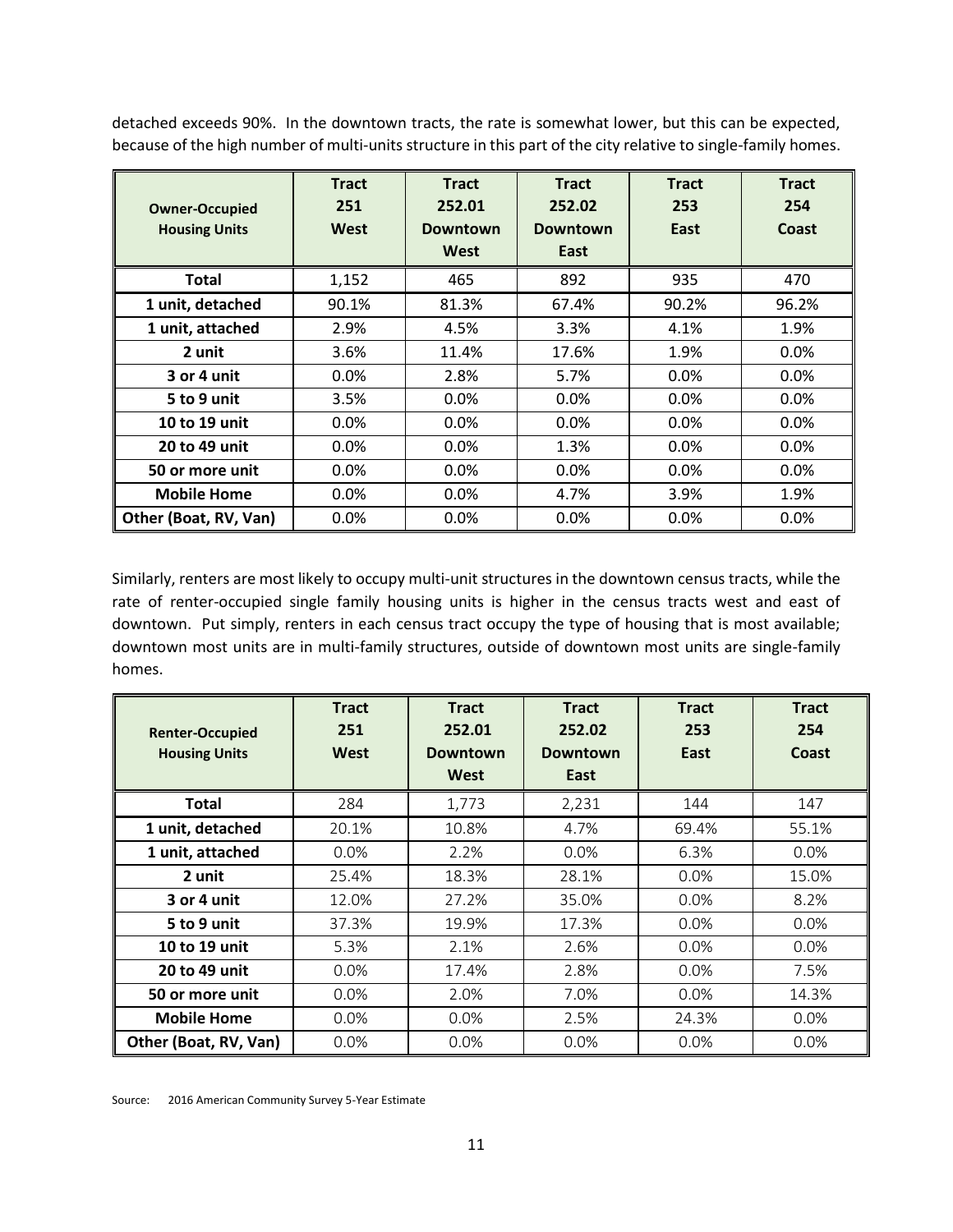## Age of Housing Stock

Biddeford's housing stock is old. As of 2016, almost half (44.4%) of all housing units were built in 1939 or earlier. The median year built here is 1946. This is 32 years older than in York County and 28 years older than in Maine. Nationally, the median year built was 1977 as of 2016.

| <b>Year Built</b>            |            | <b>City of Biddeford</b> | <b>York County</b> | <b>State of Maine</b> |
|------------------------------|------------|--------------------------|--------------------|-----------------------|
|                              | # of Units | % of Total               | % of total         | % of total            |
| <b>Built 1939 or earlier</b> | 4,378      | 44.4%                    | 22.4%              | 24.9%                 |
| <b>Built 1940 to 1949</b>    | 895        | 9.1%                     | 5.0%               | 4.9%                  |
| <b>Built 1950 to 1959</b>    | 632        | 6.4%                     | 6.3%               | 7.3%                  |
| <b>Built 1960 to 1969</b>    | 686        | 7.0%                     | 5.7%               | 7.3%                  |
| <b>Built 1970 to 1979</b>    | 1,049      | 10.6%                    | 14.1%              | 14.2%                 |
| <b>Built 1980 to 1989</b>    | 833        | 8.4%                     | 17.8%              | 14.7%                 |
| <b>Built 1990 to 1999</b>    | 579        | 5.9%                     | 12.1%              | 12.2%                 |
| <b>Built 2000 to 2009</b>    | 589        | 6.0%                     | 14.9%              | 13.0%                 |
| <b>Built 2010 to 2013</b>    | 210        | 2.1%                     | 1.6%               | 1.4%                  |
| <b>Built 2014 or later</b>   | 9          | 0.1%                     | 0.2%               | 0.2%                  |
| Total                        | 9,860      | 100.0%                   | 100.0%             | 100.0%                |
| <b>Median Year Built</b>     |            | 1946                     | 1978               | 1974                  |

Not surprisingly, the oldest housing stock in Biddeford is in the downtown area. In both census tract 252.01 and 252.02 the median age of a housing unit was 77 years old. In the outlying three tracts, the median age is between 40 years old and 48 years old.

|                              | <b>Tract 251</b> | <b>Tract 252.01</b> | <b>Tract 252.02</b> | Tract 253 | Tract 254 |
|------------------------------|------------------|---------------------|---------------------|-----------|-----------|
| <b>Year Built</b>            | West             | <b>Downtown</b>     | <b>Downtown</b>     | East      | Coast     |
|                              |                  | West                | East                |           |           |
| <b>Built 1939 or earlier</b> | 19.5%            | 65.7%               | 52.1%               | 19.0%     | 36.5%     |
| <b>Built 1940 to 1949</b>    | 8.5%             | 6.1%                | 10.9%               | 5.6%      | 13.1%     |
| <b>Built 1950 to 1959</b>    | 5.0%             | 4.3%                | 10.1%               | 2.3%      | 5.2%      |
| <b>Built 1960 to 1969</b>    | 6.6%             | 7.9%                | 4.2%                | 12.0%     | 8.7%      |
| <b>Built 1970 to 1979</b>    | 15.4%            | 4.9%                | 8.1%                | 25.1%     | 9.5%      |
| <b>Built 1980 to 1989</b>    | 15.7%            | 2.9%                | 9.1%                | 9.0%      | 7.7%      |
| <b>Built 1990 to 1999</b>    | 12.2%            | 0.9%                | 4.1%                | 12.5%     | 6.7%      |
| <b>Built 2000 to 2009</b>    | 10.6%            | 3.5%                | 1.4%                | 13.8%     | 10.6%     |
| <b>Built 2010 to 2013</b>    | 6.4%             | 3.8%                | $0.0\%$             | $0.0\%$   | 1.9%      |
| <b>Built 2014 or later</b>   | $0.0\%$          | $0.0\%$             | $0.0\%$             | 0.8%      | $0.0\%$   |
| <b>Total</b>                 | 1,512            | 2,330               | 3,574               | 1,145     | 1,299     |
| <b>Median Year Built</b>     | 1978             | 1939                | 1939                | 1974      | 1970      |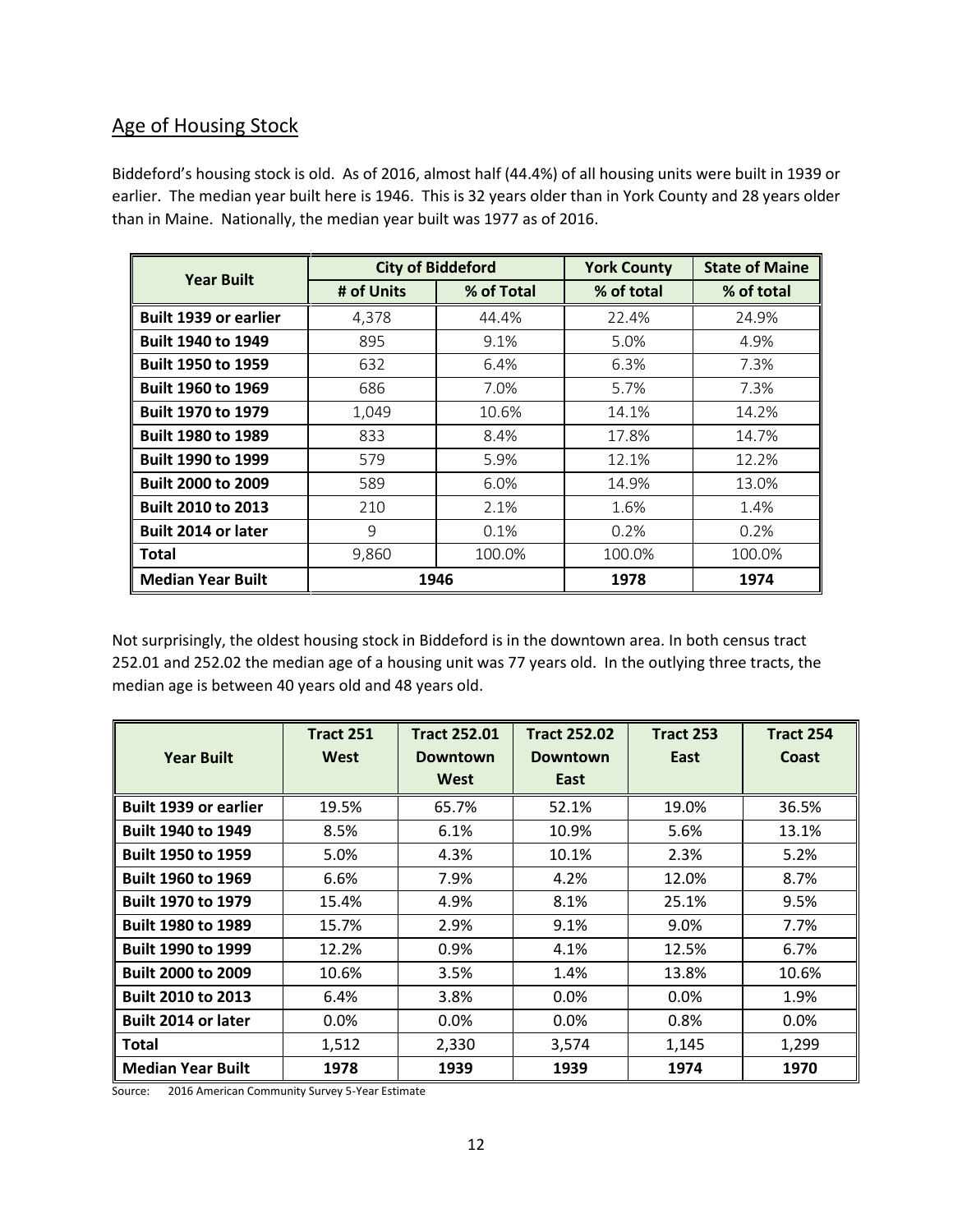Owner-occupied housing units in Biddeford are as old as all housing units here, with the same median year built of 1946.

| <b>Year Built</b>            | <b>City of Biddeford</b> |            | <b>York County</b> | <b>State of Maine</b> |
|------------------------------|--------------------------|------------|--------------------|-----------------------|
| <b>Owner-Occupied</b>        | # of Units               | % of Total | % of total         | % of total            |
| <b>Built 1939 or earlier</b> | 1,036                    | 26.5%      | 16.7%              | 21.2%                 |
| <b>Built 1940 to 1949</b>    | 361                      | 9.2%       | 4.3%               | 4.3%                  |
| <b>Built 1950 to 1959</b>    | 374                      | 9.6%       | 5.8%               | 7.1%                  |
| <b>Built 1960 to 1969</b>    | 329                      | 8.4%       | 5.3%               | 6.9%                  |
| <b>Built 1970 to 1979</b>    | 576                      | 14.7%      | 14.9%              | 14.3%                 |
| <b>Built 1980 to 1989</b>    | 432                      | 11.0%      | 19.5%              | 15.1%                 |
| <b>Built 1990 to 1999</b>    | 397                      | 10.1%      | 14.3%              | 13.9%                 |
| <b>Built 2000 to 2009</b>    | 343                      | 8.8%       | 17.0%              | 15.2%                 |
| <b>Built 2010 to 2013</b>    | 57                       | 1.5%       | 2.1%               | 1.6%                  |
| <b>Built 2014 or later</b>   | 9                        | 26.5%      | 0.2%               | 0.3%                  |
| Total                        | 3,914                    | 100.0%     | 100.0%             | 100.0%                |
| <b>Median Year Built</b>     |                          | 1946       | 1978               | 1974                  |

However, the owner-occupied housing units in Census Tract 252.01 is older still, with 1939 as the median year built. More than half of all owner-occupied housing in this tract was built in 1939 or earlier. The newest housing is found to the west of downtown in tract 251, where the median age of occupied housing was 39 years old.

| <b>Year Built</b>            | <b>Tract 251</b> | <b>Tract 252.01</b> | <b>Tract 252.02</b> | <b>Tract 253</b> | Tract 254    |
|------------------------------|------------------|---------------------|---------------------|------------------|--------------|
| <b>Owner-Occupied</b>        | West             | <b>Downtown</b>     | <b>Downtown</b>     | East             | <b>Coast</b> |
|                              |                  | West                | East                |                  |              |
| <b>Built 1939 or earlier</b> | 16.4%            | 56.8%               | 36.5%               | 17.2%            | 20.4%        |
| <b>Built 1940 to 1949</b>    | 6.9%             | 16.6%               | 12.2%               | 6.8%             | 6.8%         |
| <b>Built 1950 to 1959</b>    | 6.6%             | 9.0%                | 23.9%               | 2.0%             | 5.1%         |
| <b>Built 1960 to 1969</b>    | 4.8%             | 9.2%                | 5.2%                | 12.7%            | 14.0%        |
| <b>Built 1970 to 1979</b>    | 16.8%            | 5.8%                | 7.2%                | 24.0%            | 14.5%        |
| <b>Built 1980 to 1989</b>    | 16.9%            | 2.6%                | 9.9%                | 8.9%             | 11.5%        |
| <b>Built 1990 to 1999</b>    | 16.0%            | $0.0\%$             | 1.6%                | 14.3%            | 13.8%        |
| <b>Built 2000 to 2009</b>    | 11.8%            | 0.0%                | 3.6%                | 13.0%            | 11.3%        |
| <b>Built 2010 to 2013</b>    | 3.9%             | $0.0\%$             | $0.0\%$             | $0.0\%$          | 2.6%         |
| Built 2014 or later          | $0.0\%$          | 0.0%                | 0.0%                | 1.0%             | $0.0\%$      |
| <b>Total</b>                 | 1,152            | 465                 | 892                 | 935              | 470          |
| <b>Median Year Built</b>     | 1979             | 1939                | 1951                | 1975             | 1973         |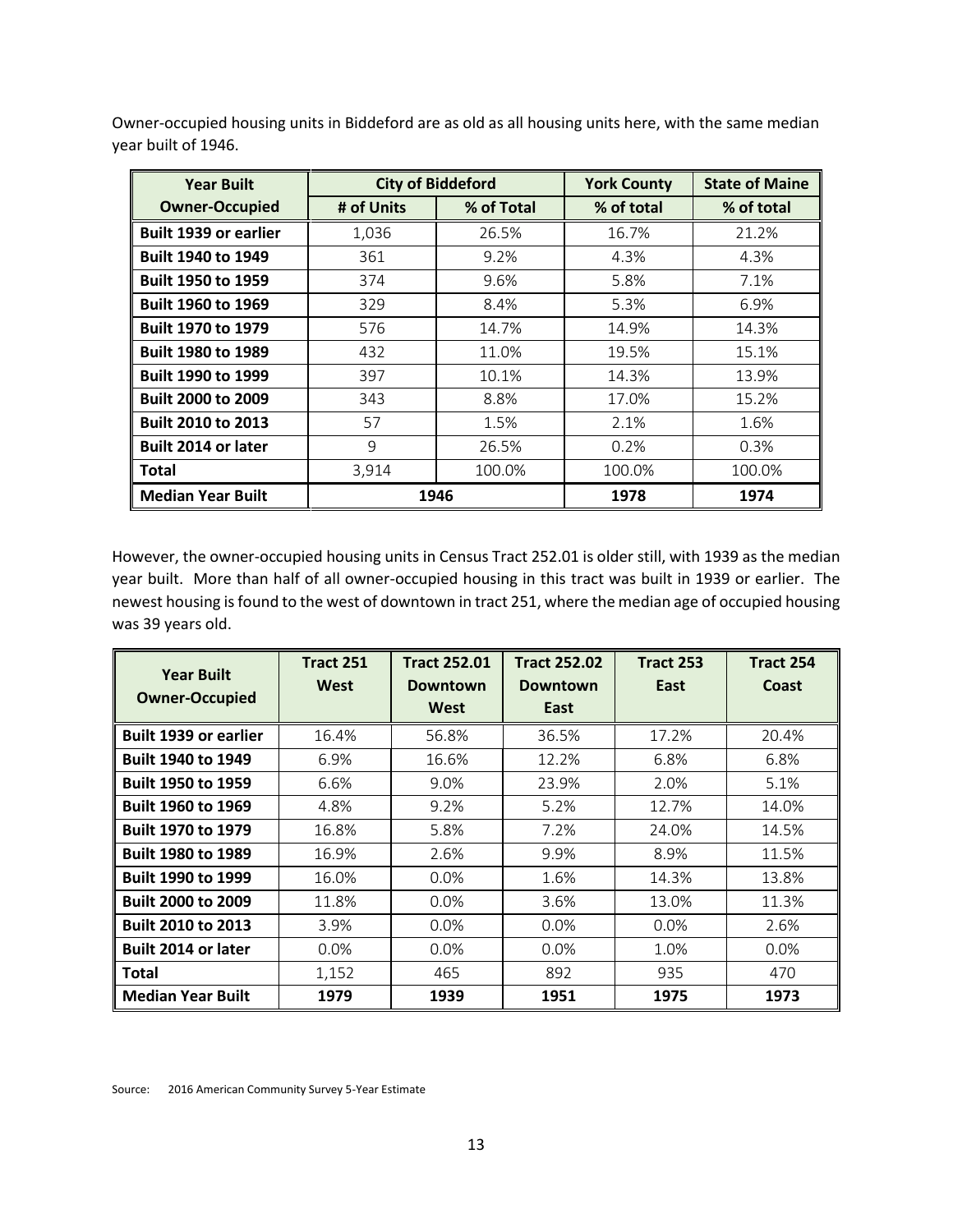Renter-occupied housing across the city is seven years older than both own-occupied housing units and the total of all housing, both owner- and renter-occupied, with a median year built of 1939, which is 25 years older than in York County and 28 years older than in Maine.

| <b>Year Built</b>          |                   | <b>City of Biddeford</b> | <b>York County</b> | <b>State of Maine</b> |
|----------------------------|-------------------|--------------------------|--------------------|-----------------------|
| <b>Renter-Occupied</b>     | <b>Year Built</b> | % of Total               | % of total         | % of total            |
| Built 1939 or earlier      | 2,557             | 55.8%                    | 36.0%              | 31.6%                 |
| <b>Built 1940 to 1949</b>  | 347               | 7.6%                     | 5.8%               | 5.9%                  |
| <b>Built 1950 to 1959</b>  | 179               | 3.9%                     | 5.7%               | 7.0%                  |
| <b>Built 1960 to 1969</b>  | 322               | 7.0%                     | 6.0%               | 7.5%                  |
| <b>Built 1970 to 1979</b>  | 430               | 9.4%                     | 15.0%              | 15.6%                 |
| <b>Built 1980 to 1989</b>  | 287               | 6.3%                     | 12.7%              | 14.4%                 |
| <b>Built 1990 to 1999</b>  | 167               | 3.6%                     | 6.5%               | 8.7%                  |
| <b>Built 2000 to 2004</b>  | 150               | 3.3%                     | 10.5%              | 7.8%                  |
| <b>Built 2005 or later</b> | 140               | 3.1%                     | 1.5%               | 1.3%                  |
| <b>Total</b>               | 4,579             | 100.0%                   | 100.0%             | 100.0%                |
| <b>Median Year Built</b>   |                   | 1939                     | 1964               | 1967                  |

Similar to owner-occupied housing, the oldest renter-occupied housing is in the downtown area. Renteroccupied housing units in both census tracts 252.01 and 252.02 have a median year built of 1939. The tracts just east and west of downtown are about three decades newer, but interestingly, the median year built for renter-occupied housing in the coastal tract was 1949 as of 2016, 24 years older than owneroccupied housing in the same tract.

| <b>Year Built</b>            | Tract 251 | <b>Tract 252.01</b> | <b>Tract 252.02</b> | <b>Tract 253</b> | <b>Tract 254</b> |
|------------------------------|-----------|---------------------|---------------------|------------------|------------------|
| <b>Renter-Occupied</b>       | West      | <b>Downtown</b>     | <b>Downtown</b>     | East             | Coast            |
|                              |           | West                | East                |                  |                  |
| <b>Built 1939 or earlier</b> | 27.8%     | 66.2%               | 54.8%               | 21.5%            | 34.7%            |
| <b>Built 1940 to 1949</b>    | $0.0\%$   | 3.7%                | 11.4%               | $0.0\%$          | 17.7%            |
| <b>Built 1950 to 1959</b>    | $0.0\%$   | 3.3%                | 5.1%                | 4.9%             | $0.0\%$          |
| <b>Built 1960 to 1969</b>    | 15.8%     | 8.0%                | 4.7%                | 12.5%            | 8.2%             |
| <b>Built 1970 to 1979</b>    | 14.1%     | 5.0%                | 10.1%               | 43.8%            | 8.8%             |
| <b>Built 1980 to 1989</b>    | 15.1%     | 3.1%                | 7.2%                | 4.9%             | 15.0%            |
| <b>Built 1990 to 1999</b>    | $0.0\%$   | 1.1%                | 5.9%                | 6.3%             | 4.8%             |
| <b>Built 2000 to 2004</b>    | 8.8%      | 4.6%                | 0.8%                | 6.3%             | 10.9%            |
| <b>Built 2005 or later</b>   | 18.3%     | 5.0%                | $0.0\%$             | $0.0\%$          | $0.0\%$          |
| <b>Built 1939 or earlier</b> | $0.0\%$   | $0.0\%$             | $0.0\%$             | $0.0\%$          | $0.0\%$          |
| <b>Total</b>                 | 284       | 1,773               | 2,231               | 144              | 147              |
| <b>Median Year Built</b>     | 1975      | 1939                | 1939                | 1973             | 1949             |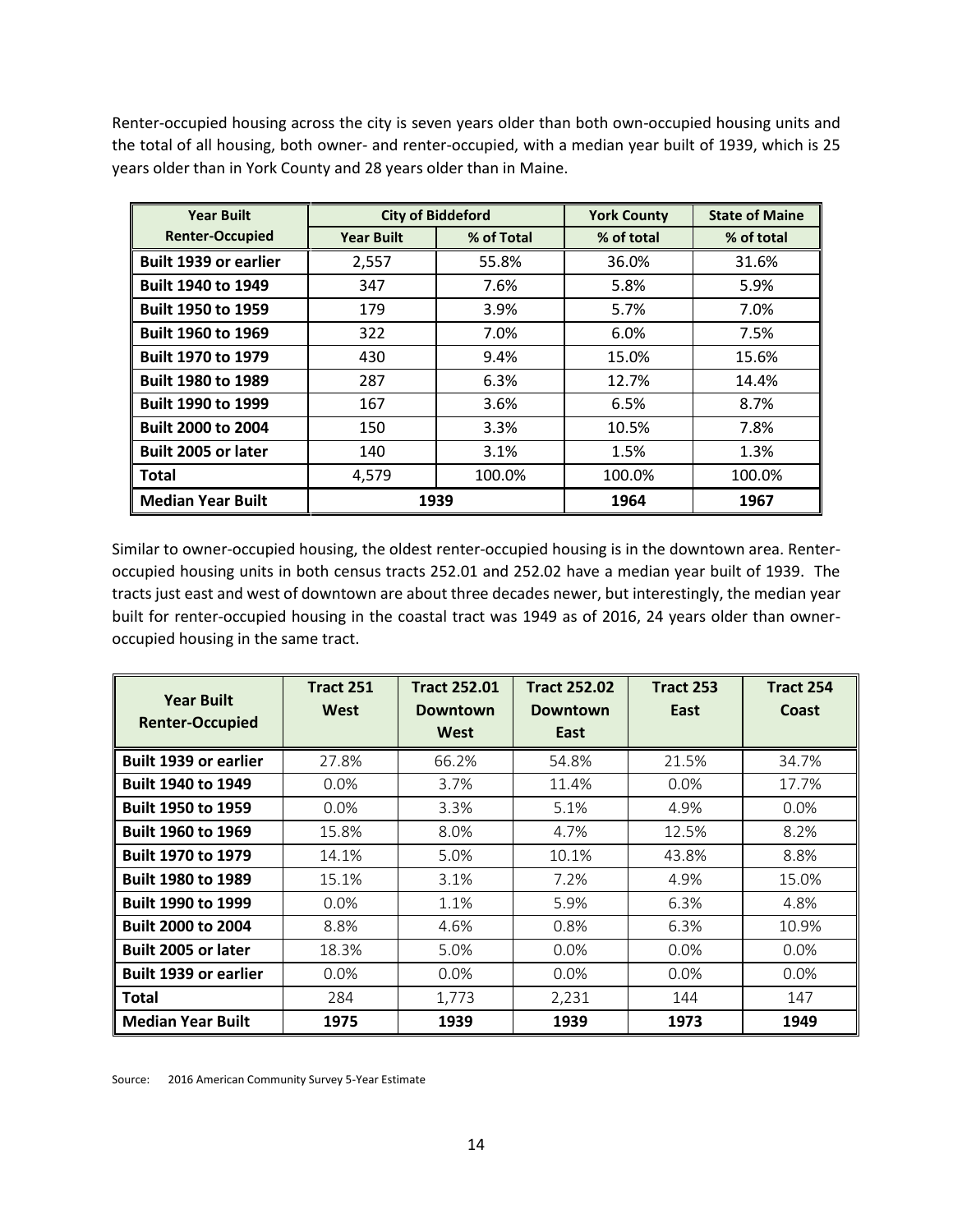**The housing stock in Biddeford is decades older than in York County, the State of Maine, or the overall United States.** 

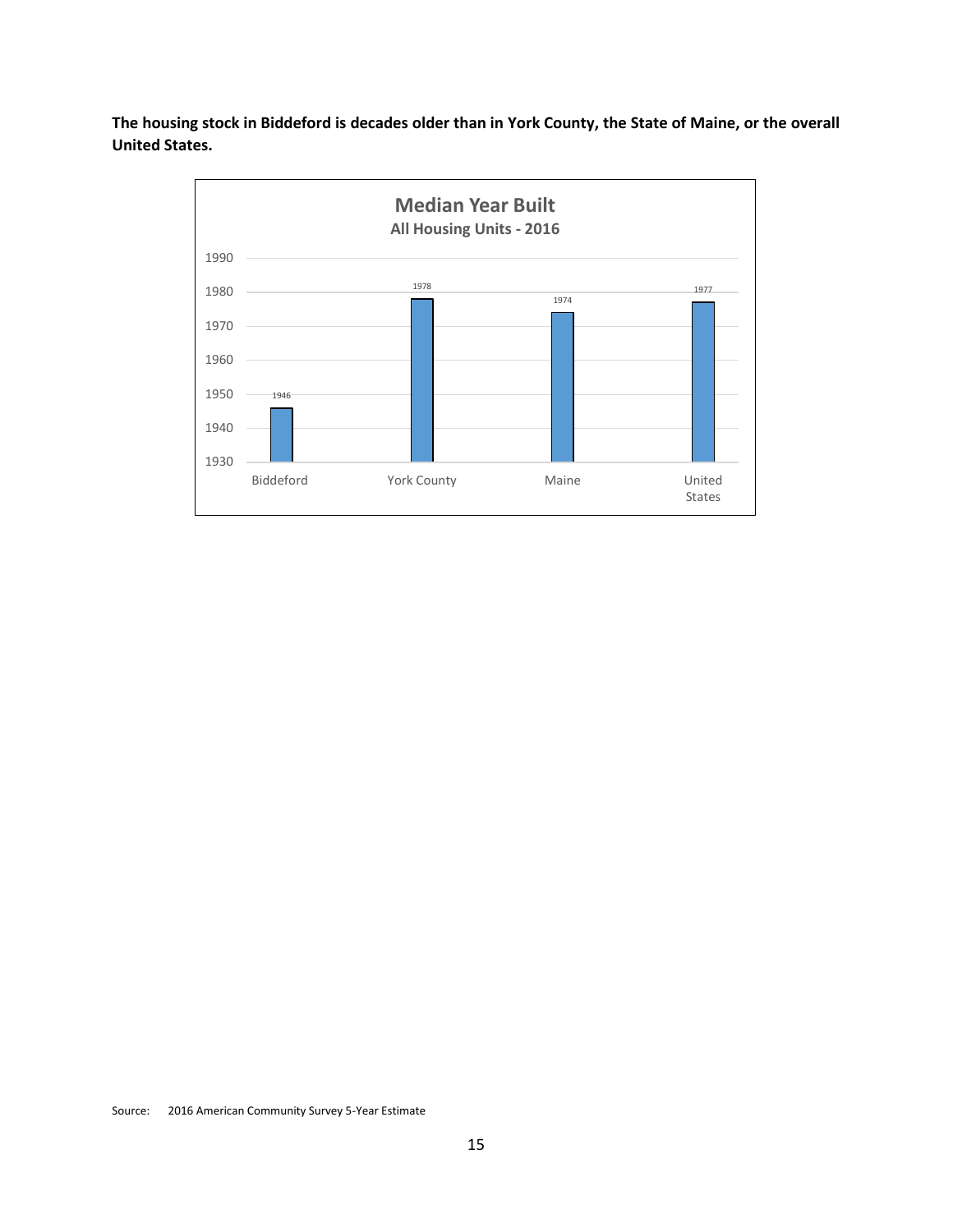## Condition of Housing Stock

Older housing like that in the City of Biddeford tends to have more problems with maintenance, energy efficiency, electrical and plumbing failures, and general deterioration. However, according to the Biddeford Assessing Department, 94% of single family housing units were in average or better condition.



Among multi-family structures, 79% were in average or better condition.



Source: Biddeford Assessing Department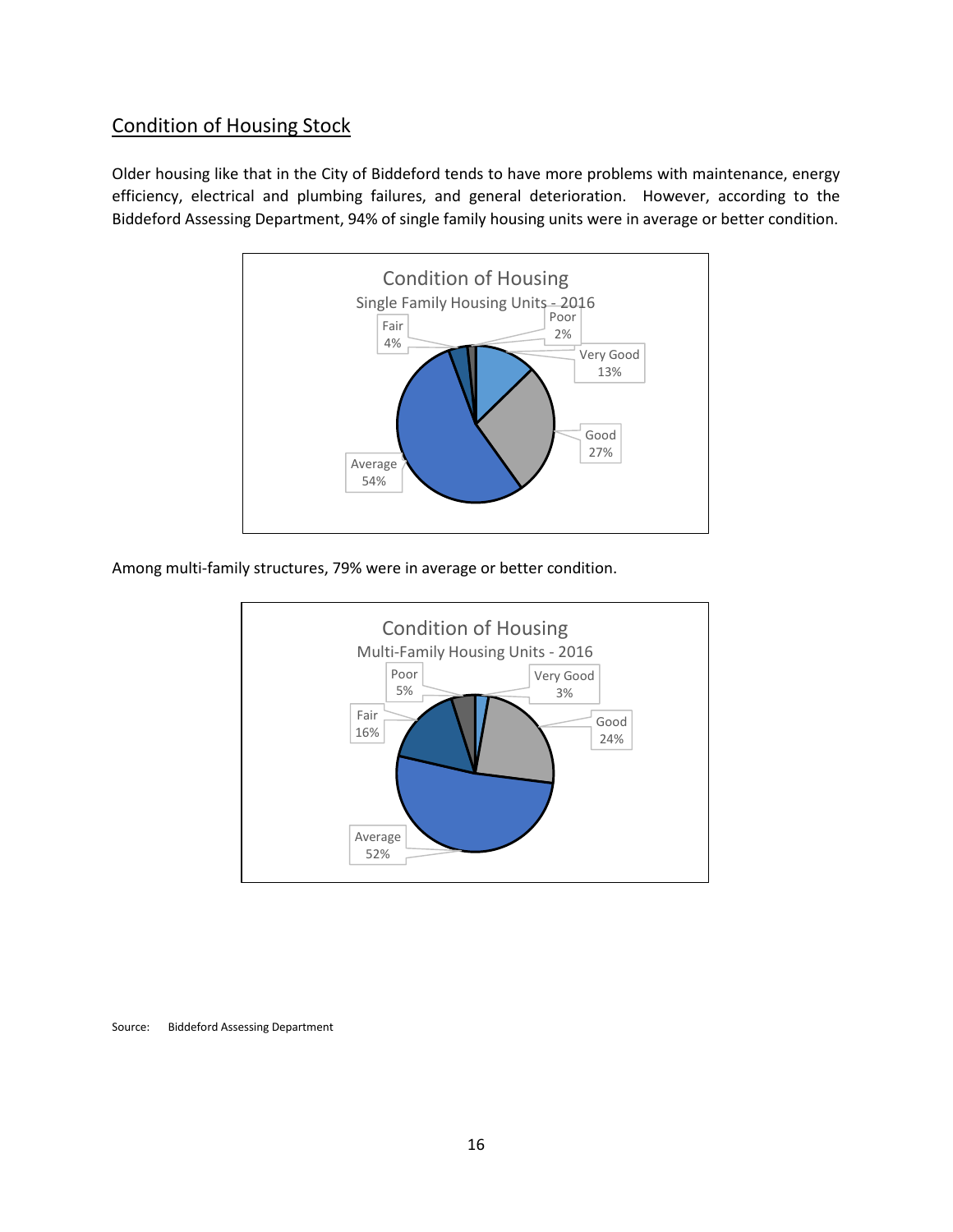Other indicators show that Biddeford has a lower rate of housing that lack complete plumbing, kitchen facilities or heat than in either York County or Maine.

| Indicator              |            | <b>City of Biddeford</b> | <b>York County</b> | State of<br><b>Maine</b> |
|------------------------|------------|--------------------------|--------------------|--------------------------|
|                        | # of Units | % of Total               | %                  | %                        |
| Lack complete plumbing | 8          | 0.1%                     | 0.3%               | 0.5%                     |
| Lack complete kitchen  | 34         | 0.3%                     | 0.6%               | 0.7%                     |
| <b>No Bedrooms</b>     | 121        | 1.2%                     | 1.7%               | 2.8%                     |
| No heat                | 33         | 0.3%                     | 0.1%               | 0.2%                     |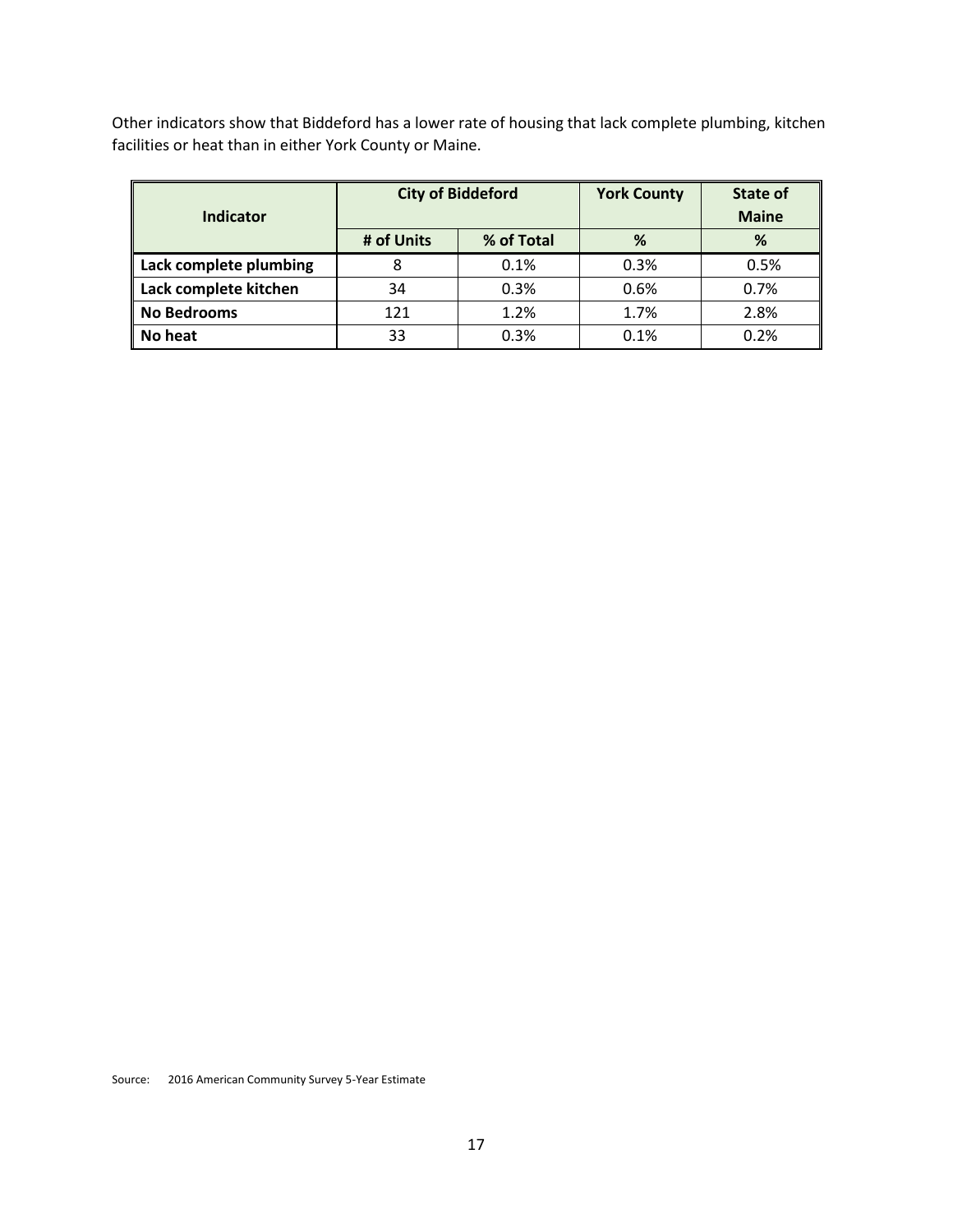#### Vacancy Rates

As of 2016, the overall vacancy rate in Biddeford was low compared to York County and the State of Maine. Here, 13.9% of all housing units were unoccupied, as compared to 23.0% in York County and 24.2% in Maine. However, despite being a coastal community, Biddeford has a far lower rate of seasonal housing than either York County or Maine, with seasonal rates of 6.2%, 17.4% and 15.6%, respectively. Fewer seasonal housing units will naturally be reflected in the overall vacancy rate in Biddeford.

As a sign of a strong housing market here in Biddeford, the homeowner vacancy rate was just 0.7% compared to 1.5% in York County and 2.0% in Maine. Rental vacancy rates were similarly low, Just 5.4% in Biddeford. In contrast, the rental vacancy rate was 6.8% in York County and 6.4% in Maine.

|                            | City of Biddeford |        | <b>York County</b> |        | <b>State of Maine</b> |        |
|----------------------------|-------------------|--------|--------------------|--------|-----------------------|--------|
| <b>Vacancy Rates</b>       | Total # of        | %      | Total # of         | %      | Total # of            | %      |
|                            | Units             |        | <b>Units</b>       |        | Units                 |        |
| <b>Total Housing Units</b> | 9,860             | 100.0% | 107,298            | 100.0% | 727,127               | 100.0% |
| <b>Seasonal Housing</b>    | 615               | 6.2%   | 18,669             | 17.4%  | 124,523               | 15.6%  |
| <b>Units</b>               |                   |        |                    |        |                       |        |
| <b>Year-round Housing</b>  | 9,245             | 93.8%  | 88,629             | 82.6%  | 602,604               | 84.4%  |
| <b>Units</b>               |                   |        |                    |        |                       |        |
| <b>Homeowner Vacancy</b>   |                   | 0.7%   |                    | 1.5%   |                       | 2.0%   |
| Rate                       |                   |        |                    |        |                       |        |
| <b>Rental Vacancy Rate</b> | $---$             | 5.4%   | ----               | 6.8%   |                       | 6.4%   |
| <b>Total Vacant</b>        | 1,367             | 100.0% | 24,710             | 100.0% | 176,018               | 100.0% |
| <b>Vacant for Sale</b>     | 27                | 2.0%   | 919                | 3.7%   | 7,904                 | 4.5%   |
| <b>Vacant for Rent</b>     | 260               | 19.0%  | 1,622              | 6.6%   | 10,869                | 6.2%   |
| Rented or Sold,            | 45                |        | 292                |        | 4,426                 |        |
| <b>Not Occupied</b>        |                   | 3.3%   |                    | 1.2%   |                       | 2.5%   |
| <b>For Seasonal Use</b>    | 615               | 45.0%  | 18,669             | 75.6%  | 124,523               | 70.7%  |
| <b>For Migrant Workers</b> | $\Omega$          | 0.0%   | 19                 | 0.1%   | 261                   | 0.1%   |
| <b>Other Vacant</b>        | 420               | 30.7%  | 3,189              | 12.9%  | 28,035                | 15.9%  |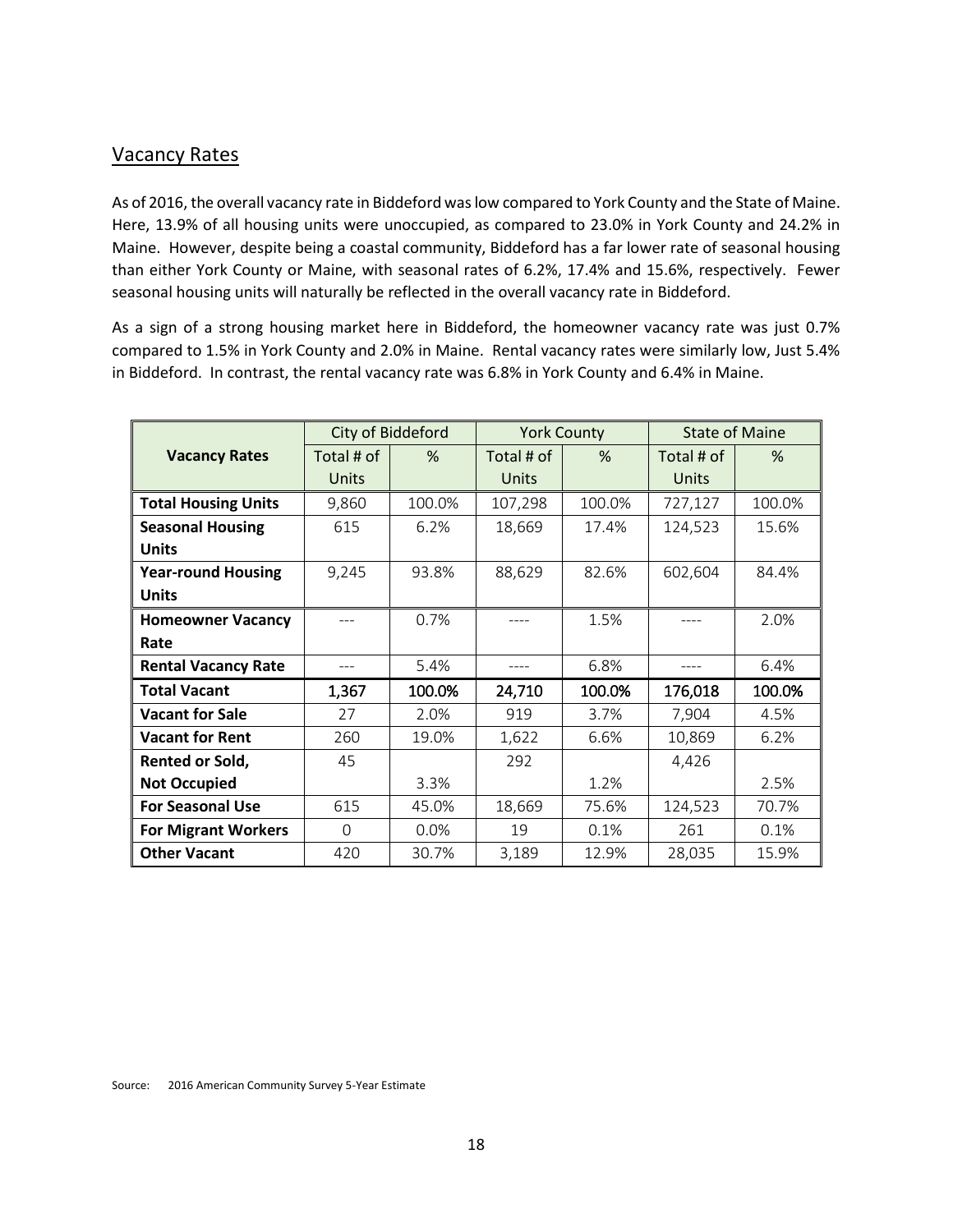## **Housing Demand**

The population of Biddeford has increased just 1.9% from 2000 to 2016. During that period of time the overall number of housing units in Biddeford has grown faster than the population, by a rate of 2.3%. While the population is projected to grow faster by 2022, the projected number of new housing units will be great enough to meet the higher demand, other things being equal.

| City of                 |        |        | <b>Estimate</b> | Projection |             | % Change    |             |
|-------------------------|--------|--------|-----------------|------------|-------------|-------------|-------------|
| <b>Biddeford</b>        | 2000   | 2010   | 2016            | 2022       | $'00 - '10$ | $'10 - '16$ | $'16 - '22$ |
| Population              | 20,942 | 21,277 | 21,341          | 22,508     | $+1.6%$     | $+0.3%$     | $+5.5%$     |
| <b>Housing</b><br>Units | 9,631  | 10,064 | 9,860           | 10,794     | $+4.5%$     | $-2.0%$     | $+9.5%$     |
| Households              | 8,636  | 8,598  | 8,493           | 9,200      | $-0.4%$     | $-1.2%$     | $+8.3%$     |
| Avg. HH Size            | 2.32   | 2.30   | 2.36            | 2.28       | $-0.9%$     | $+2.6%$     | $-3.4%$     |

Also, the number of households (occupied housing units) has fallen 1.7% from 2000 to 2016 reducing demand for both existing and new housing units. However, by 2022 a 5.5% projected increase in population, a projected increase of households and a falling average household size may drive demand for housing. **While the supply of housing is now sufficient to meet demand, changing demographics in the coming decade, may put new pressure on demand for housing.**



Source: 2000 Decennial Census 2010 Decennial Census Source: U.S. Census Bureau, 2016 American Community Survey 5-Year Estimate. ESRI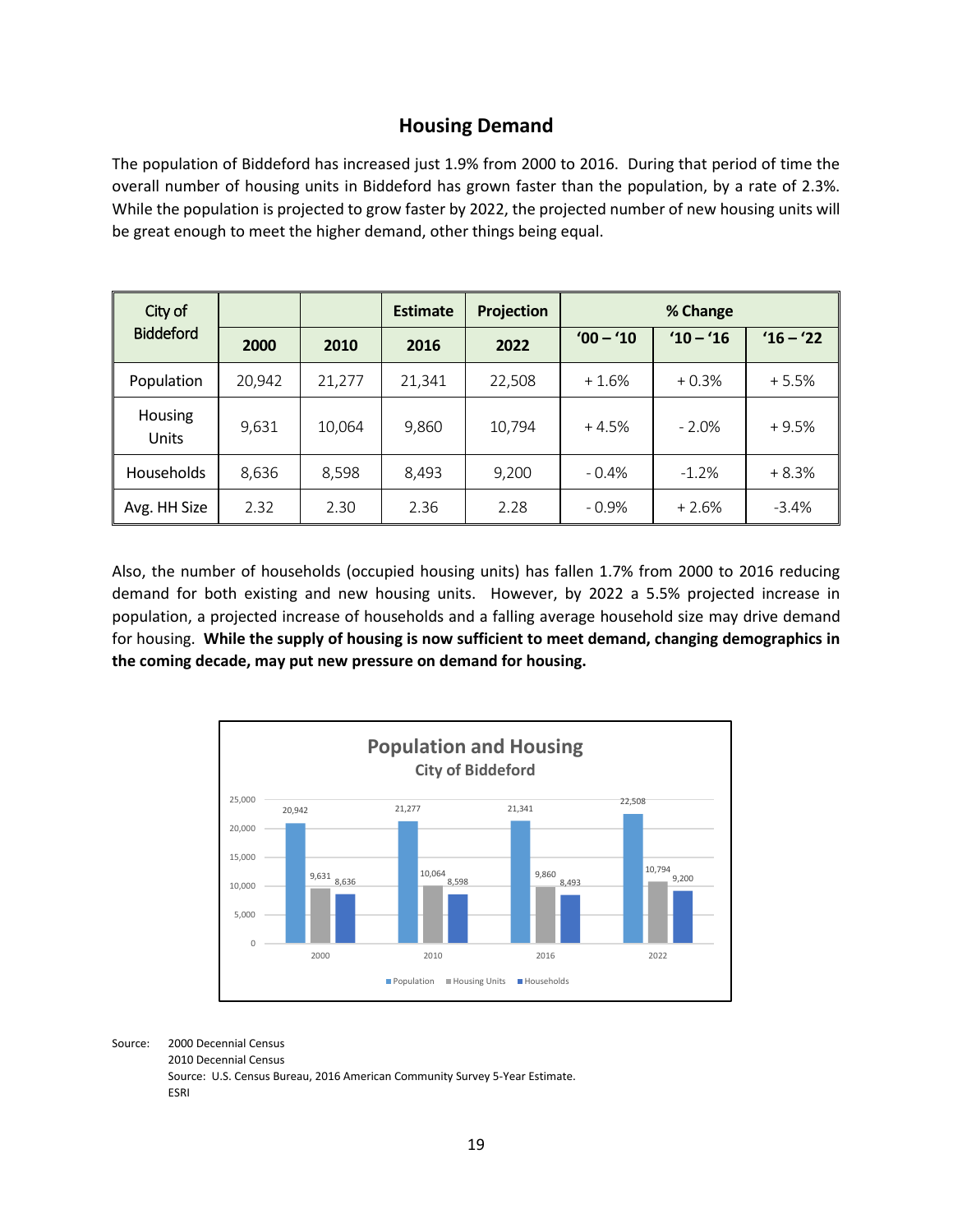#### Demand in Census Tracts

Growth will not take place evenly across the five census tracts in Biddeford. In Census Tracts 251, 252.01, and 253, population is expected to grow by less than 10% by 2022. The population of census tract 252.02 is expected to fall by almost 4%. But the population change in census tract 252.02 may be greater than these projections indicate. This census tract comprises Biddeford's Mill District, the area of the city with about 20 former mill buildings where rapid growth over the past five years has taken place. While projections indicate the number of housing units will fall here by 0.6%, almost 250 new housing units have been added since 2010 and an additional 230 will open by 2020. Because of the density of buildings in this area of the city, it will likely be the driver of population increases over the next decade. In the coastal census tract 254, population is projected to grow by more than 21% by 2022. **These two areas of Biddeford will likely see the greatest increases in population in the coming years: the urban core and the coastal region.** 



Source: U.S. Census Bureau, 2016 American Community Survey 5-Year Estimate.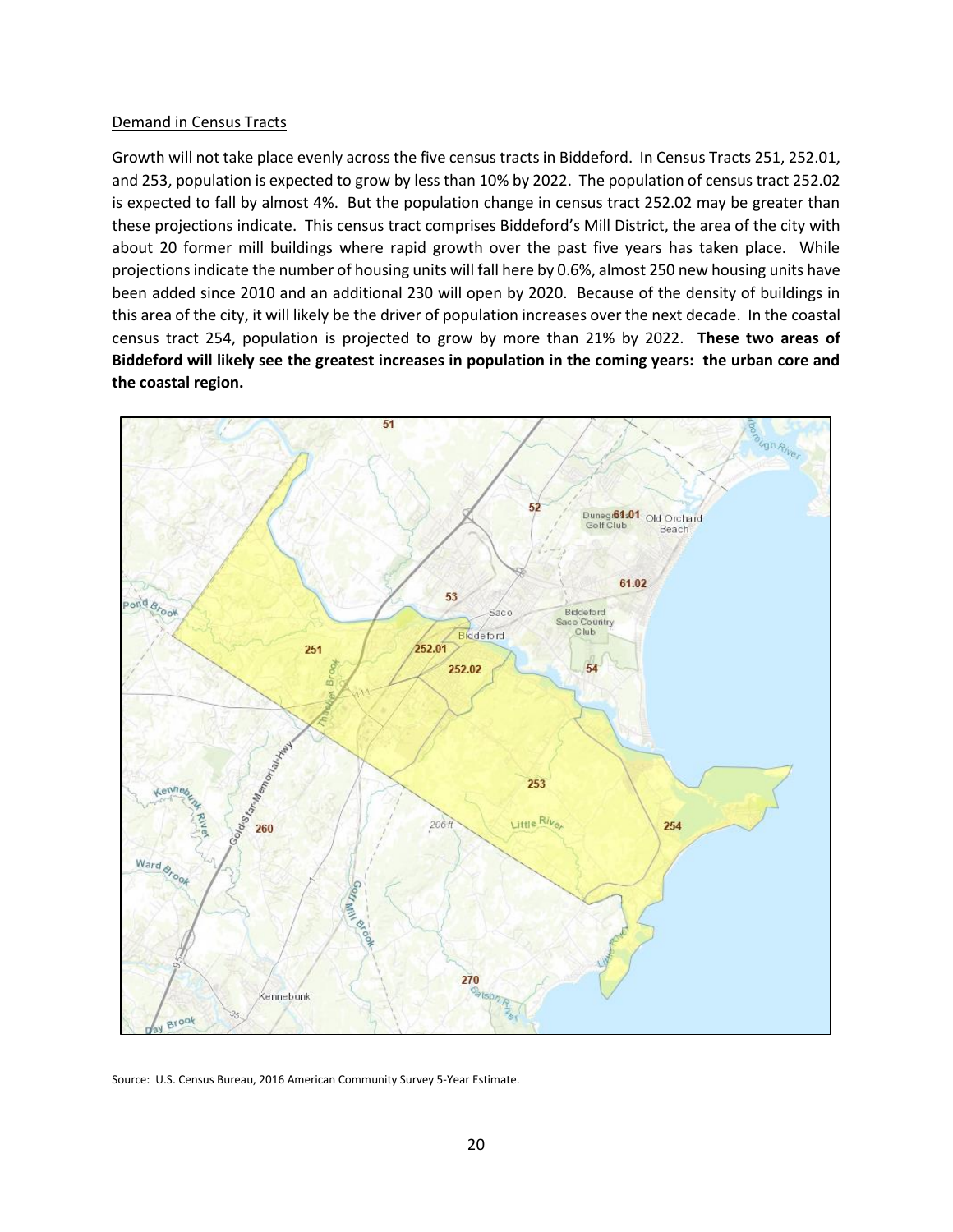| <b>Census</b>                  |       |       | <b>Estimate</b> | Projection |             | % Change    |           |
|--------------------------------|-------|-------|-----------------|------------|-------------|-------------|-----------|
| Tract 251                      | 2000  | 2010  | 2016            | 2022       | $'00 - '10$ | $'10 - '16$ | $16 - 22$ |
| Population                     | 3,577 | 3,800 | 3,589           | 3,915      | $+6.2%$     | $-5.6%$     | $+9.1%$   |
| <b>Housing</b><br><b>Units</b> | 1,380 | 1,585 | 1,512           | 1,658      | $+14.9%$    | $-4.6%$     | $+9.7%$   |
| Households                     | 1,334 | 1,477 | 1,436           | 1,545      | $+10.7%$    | $-2.8%$     | $+7.6%$   |
| Avg. HH Size                   | 2.67  | 2.57  | 2.49            | 2.53       | $-3.7%$     | $-3.1%$     | $+1.6%$   |

| Census                  |       |       | <b>Estimate</b> | Projection |             | % Change    |             |
|-------------------------|-------|-------|-----------------|------------|-------------|-------------|-------------|
| <b>Tract 252.01</b>     | 2000  | 2010  | 2016            | 2022       | $'00 - '10$ | $'10 - '16$ | $'16 - '22$ |
| Population              | 5,930 | 5,123 | 5,001           | 5,446      | $-13.6\%$   | $-2.4%$     | $+8.9%$     |
| Housing<br><b>Units</b> | 2,847 | 2,532 | 2,330           | 2,445      | $-11.1%$    | $-7.9%$     | $+4.9%$     |
| Households              | 2,689 | 2,319 | 2,238           | 2,487      | $-13.8%$    | $-3.5%$     | $+11.1%$    |
| Avg. HH Size            | 2.11  | 2.10  | 2.18            | 2.08       | $-0.5%$     | 3.8%        | $-4.6%$     |

| <b>Census</b>           |       |       | <b>Estimate</b> | Projection |             | % Change    |             |
|-------------------------|-------|-------|-----------------|------------|-------------|-------------|-------------|
| <b>Tract 252.02</b>     | 2000  | 2010  | 2016            | 2022       | $'00 - '10$ | $'10 - '16$ | $'16 - '22$ |
| Population              | 6,835 | 6,966 | 7,679           | 7,378      | 1.9%        | 10.2%       | $-3.9%$     |
| Housing<br><b>Units</b> | 3,151 | 3,478 | 3,574           | 3,553      | $+10.4%$    | $+2.8%$     | $-0.6%$     |
| Households              | 2990  | 3,068 | 3,123           | 3,280      | 2.6%        | 1.8%        | $+5.0%$     |
| Avg. HH Size            | 2.28  | 2.27  | 2.45            | 2.25       | $-0.4%$     | 7.9%        | $+8.2%$     |

Source: 2000 Decennial Census

2010 Decennial Census

U.S. Census Bureau, 2016 American Community Survey 5-Year Estimate. ESRI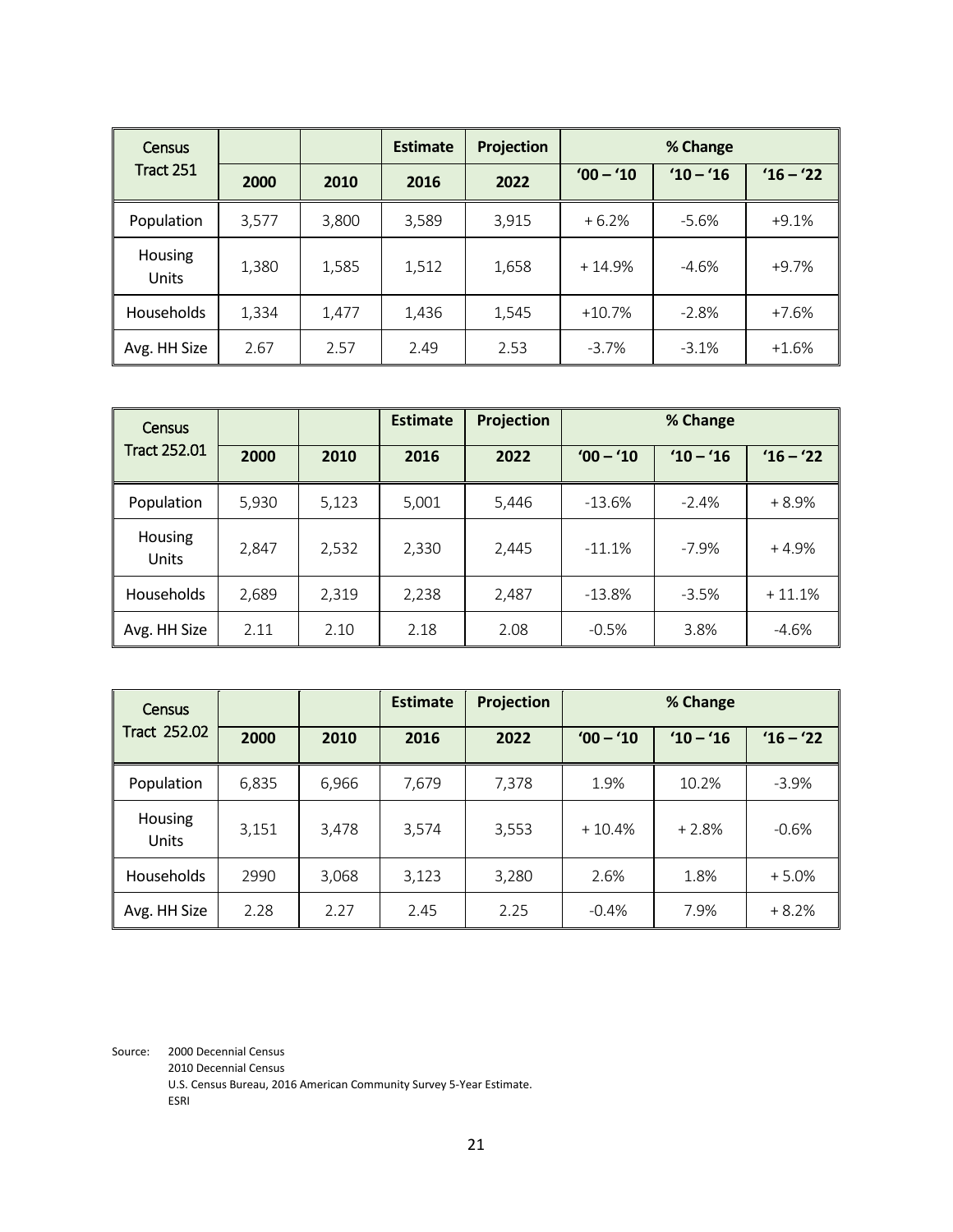| Census                         |       |       | <b>Estimate</b> | Projection |             | % Change    |             |
|--------------------------------|-------|-------|-----------------|------------|-------------|-------------|-------------|
| Tract 253                      | 2000  | 2010  | 2016            | 2022       | $'00 - '10$ | $'10 - '16$ | $'16 - '22$ |
| Population                     | 2,737 | 2,934 | 2,917           | 3,141      | 7.2%        | $-0.6%$     | $+7.7%$     |
| <b>Housing</b><br><b>Units</b> | 996   | 1,181 | 1,145           | 1,287      | $+18.6%$    | $-3.0%$     | $+12.4%$    |
| <b>Households</b>              | 959   | 1,113 | 1,079           | 1,209      | 16.1%       | $-3.1%$     | $+12.0%$    |
| Avg. HH Size                   | 2.64  | 2.51  | 2.55            | 2.48       | $-4.9%$     | 1.6%        | $-2.7%$     |

| Census                  |       |       | <b>Estimate</b> | <b>Projection</b> |             | % Change    |             |
|-------------------------|-------|-------|-----------------|-------------------|-------------|-------------|-------------|
| Tract 254               | 2000  | 2010  | 2016            | 2022              | $'00 - '10$ | $'10 - '16$ | $'16 - '22$ |
| Population              | 1,863 | 2,454 | 2,155           | 2,628             | $+3.12%$    | $+1.2%$     | $+21.9%$    |
| <b>Housing</b><br>Units | 1,257 | 1,288 | 1,299           | 1,408             | $+2.5%$     | $+0.9%$     | $+8.4%$     |
| Households              | 664   | 621   | 617             | 679               | $-6.5%$     | $-0.6%$     | $+10.0\%$   |
| Avg. HH Size            | 2.20  | 2.21  | 1.98            | 2.22              | 0.5%        | $-10.4%$    | $+12.1%$    |

Source: 2000 Decennial Census 2010 Decennial Census 2016 American Community Survey 5-Year Estimate. ESRI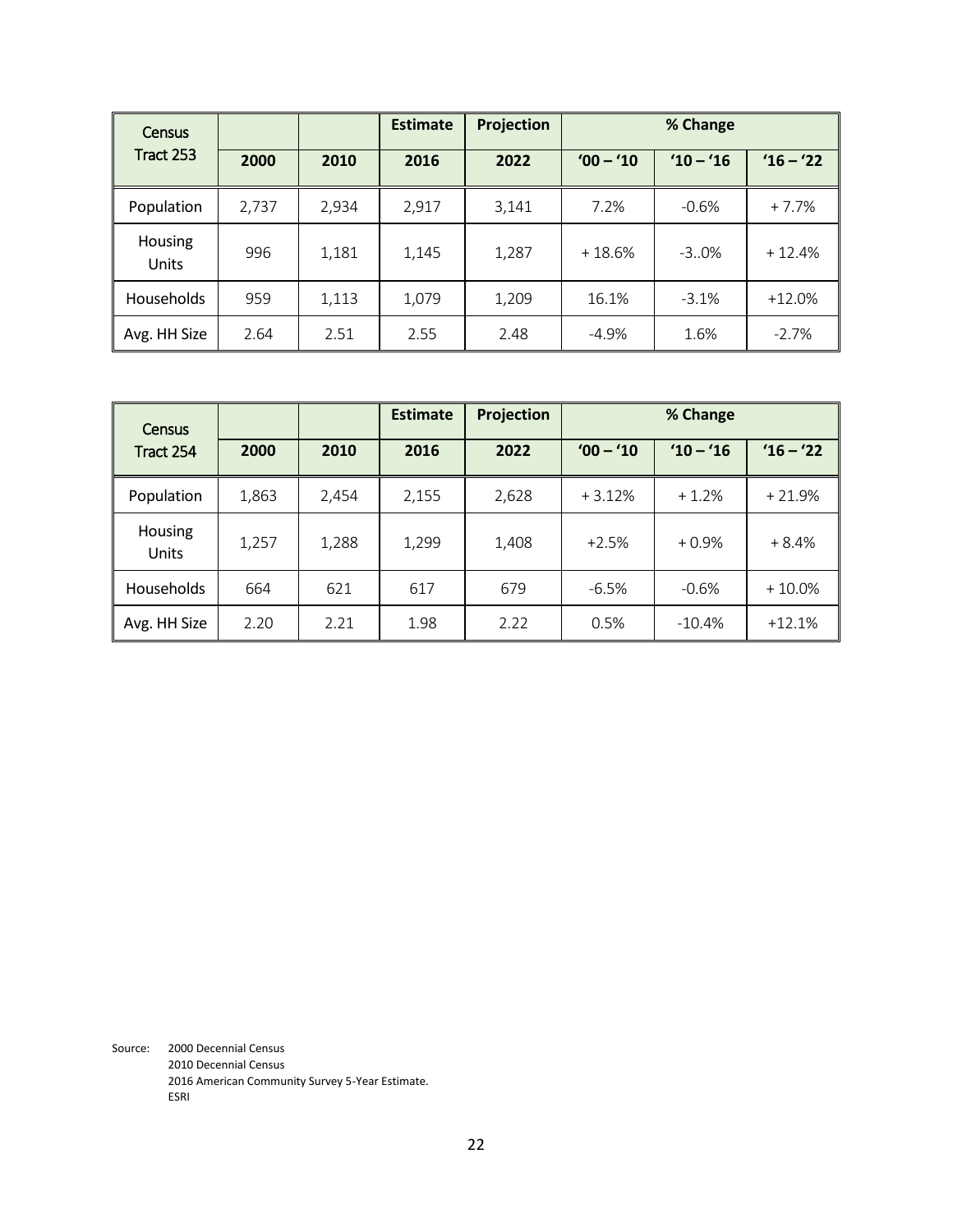## **Affordability**

#### **According to data provided by Maine Housing Authority for 2017, housing in Biddeford is among the least affordable in York County.**

#### Homeowner Affordability Index

The Affordability Index compares the median income in a community to the income needed to afford the median home price in that community. For all of York County, the median income is 83% of the income needed to afford the median home price. In Biddeford, median income is just 65% of that needed to afford the median home price, which in 2017 was \$234,900. A household with the median income here can afford a home priced at \$151,780, and the income needed to afford the median home price is \$71,752. In York County, Ogunquit is the least affordable community and Waterboro is the most affordable. Alfred's index is the median, at 0.90.

|                                | Index | Median Home<br>Price | <b>Median Income</b> | <b>Income Needed</b><br>to Afford<br><b>Median Home</b><br>Price | Home Price<br>Affordable to<br>Median Income |
|--------------------------------|-------|----------------------|----------------------|------------------------------------------------------------------|----------------------------------------------|
| <b>York County</b>             | 0.83  | \$255,000            | \$60,328             | \$72,440                                                         | \$212,364                                    |
| Ogunquit<br>(least affordable) | 0.41  | \$580,000            | \$62,829             | \$152,482                                                        | \$238,984                                    |
| <b>Biddeford</b>               | 0.65  | \$234,900            | \$46,362             | \$71,752                                                         | \$151,780                                    |
| Cornish<br>(median)            | 0.90  | \$160,750            | \$40,962             | \$45,634                                                         | \$144,292                                    |
| Waterboro<br>(most affordable) | 1.24  | \$183,000            | \$64,427             | \$51,954                                                         | \$226,935                                    |

#### Households Unable to Afford Median Home

The portion of a community's households unable to afford the median-price home is another measure of home affordability. In Biddeford, almost three-quarters of households do not have the income to afford the median-priced home. In York County, only Kittery, Old Orchard Beach, and Wells have a greater percentage of households unable to afford a median priced home. In Saco, Biddeford's neighboring community, 67.8% of households are unable to afford the median priced home, making it just somewhat more affordable. By this measure, Waterboro is again the most affordable in York County.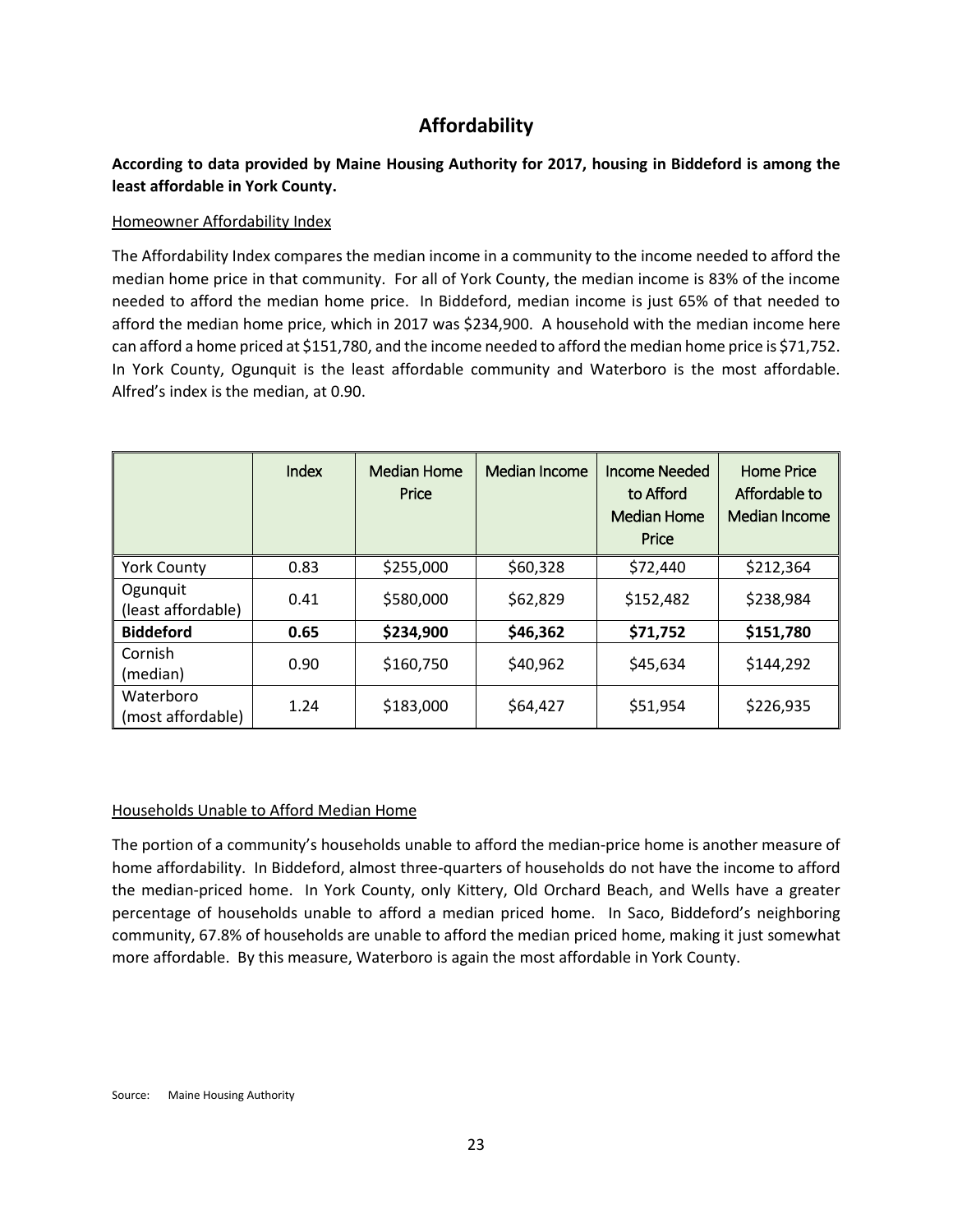|                                | Households Unable to<br>Afford Median Home |               | Total<br><b>Households</b> | Median<br><b>Home Price</b> | Income Needed to Afford<br><b>Median Home</b> |         |
|--------------------------------|--------------------------------------------|---------------|----------------------------|-----------------------------|-----------------------------------------------|---------|
|                                | Percent                                    | <b>Number</b> |                            |                             | Annual                                        | Hourly  |
| <b>York County</b>             | 61.9                                       | 52,189        | 84,322                     | \$255,000                   | \$72,440                                      | \$34.83 |
| Wells<br>(least affordable)    | 76.1                                       | 3,340         | 4,389                      | \$339,000                   | \$91,399                                      | \$43.94 |
| <b>Biddeford</b>               | 71.1%                                      | 6,153         | 8,653                      | \$234,900                   | \$71,752                                      | \$34.50 |
| Lyman (median)                 | 59.2%                                      | 1,036         | 1,751                      | \$242,500                   | \$67,503                                      | \$32.45 |
| Waterboro<br>(most affordable) | 37.9%                                      | 1,128         | 2,975                      | \$183,000                   | \$51,954                                      | \$24.98 |

#### Rental Affordability Index

Of the 12 towns or cities in York County examined by Maine Housing Authority for rental affordability, Biddeford is the least affordable. Median Income for rental households lags behind that needed to afford the average 2 bedroom rent. Here, the renter household median income is just 77% that needed to afford the average 2 bedroom rent. Looked at another way, the renter household median income is \$9,283 less per year than the income needed to afford the average 2 bedroom rent.

|                                        | Index | Average 2<br><b>Bdrm Rent</b><br>w/Utilities | Renter<br>Household<br>Median Income | Income Needed to<br><b>Afford Average 2</b><br><b>Bdrm Rent</b> | 2 Bdrm Rent<br>Affordable to<br>Median Income |
|----------------------------------------|-------|----------------------------------------------|--------------------------------------|-----------------------------------------------------------------|-----------------------------------------------|
| <b>York County</b>                     | 0.95  | \$947                                        | \$35,834                             | \$37,890                                                        | \$896                                         |
| <b>Biddeford (least</b><br>affordable) | 0.77  | \$1,009                                      | \$31,067                             | \$40,350                                                        | \$777                                         |
| Median                                 | 1.05  | \$1,090                                      | \$45,907                             | \$43,585                                                        | \$1,148                                       |
| North Berwick<br>(most affordable)     | 1.48  | \$864                                        | \$51,135                             | \$34,560                                                        | \$1,278                                       |

In terms of households, 61.5%, or 2,688, of Biddeford's rental households are unable to afford the average 2 bedroom housing unit. The average rent for a 2 bedroom unit is among the highest in York County, but Biddeford's rental household median income is among the lowest, reinforcing Biddeford's place as unaffordable in the housing market. North Berwick is the most affordable community in York County to rent housing.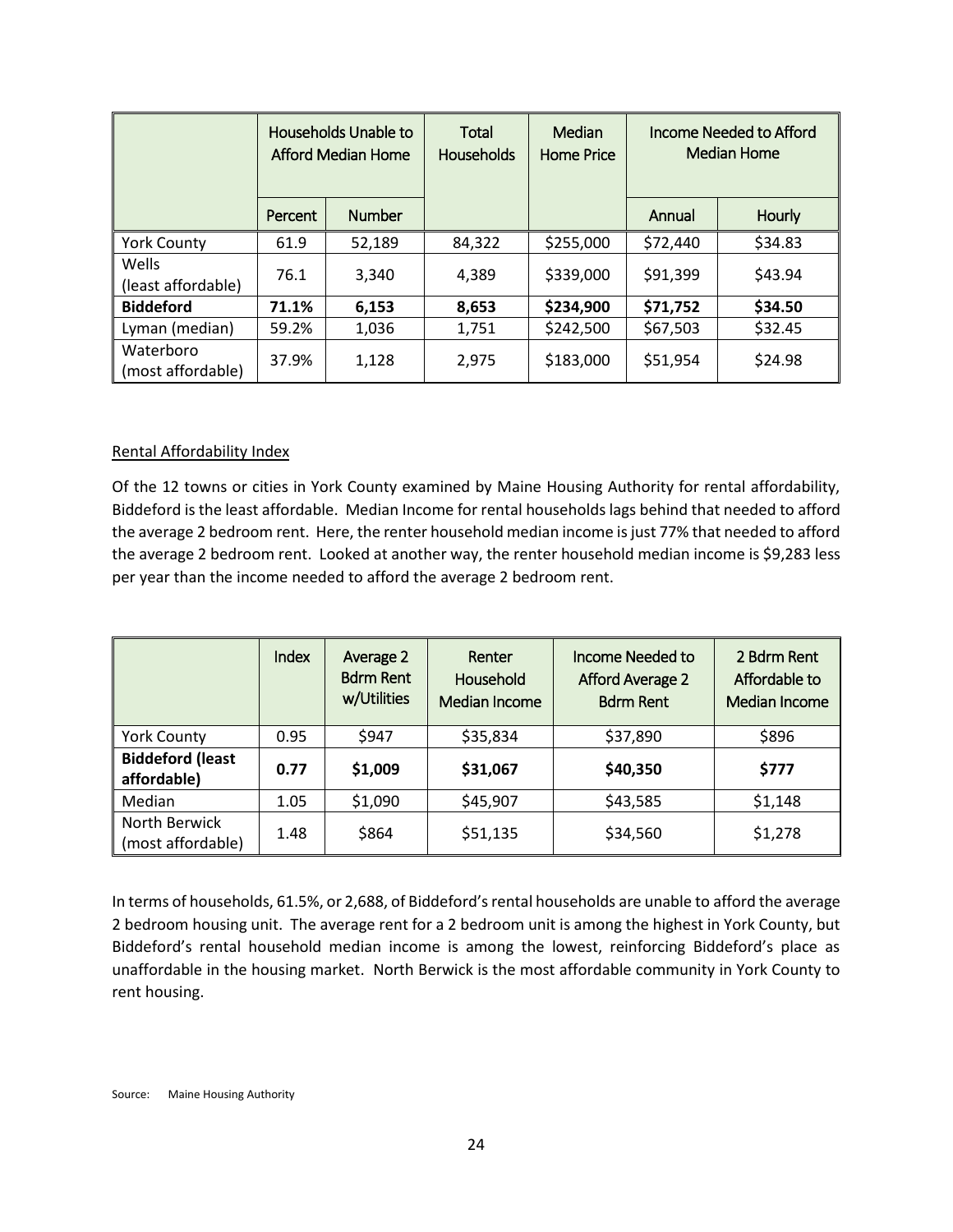|                                     | Households Unable to<br>Afford Average 2 Bdrm<br>Rent |               | <b>Total Renter</b><br><b>Households</b> | Average 2<br><b>Bdrm Rent</b><br>(w/ Utilities) | <b>Income Needed to</b><br><b>Afford Average 2</b><br><b>Bdrm Rent</b> |               |
|-------------------------------------|-------------------------------------------------------|---------------|------------------------------------------|-------------------------------------------------|------------------------------------------------------------------------|---------------|
|                                     | Percent                                               | <b>Number</b> |                                          |                                                 | Annual                                                                 | <b>Hourly</b> |
| <b>York County</b>                  | 52.1%                                                 | 11,586        | 22,256                                   | \$947                                           | \$37,890                                                               | \$18.22       |
| <b>Biddeford (least affordable)</b> | 61.5%                                                 | 2,688         | 4,371                                    | \$1,009                                         | \$40,350                                                               | \$19.40       |
| Median                              | 47.7%                                                 | 418           | 876                                      | \$929                                           | \$37,170                                                               | \$17.87       |
| North Berwick<br>(most affordable)  | 36.7%                                                 | 131           | 357                                      | \$864                                           | \$34,560                                                               | \$16.62       |

**Whether considering homeownership or simply renting an apartment, housing in Biddeford is demonstrably less affordable than other communities in York County**.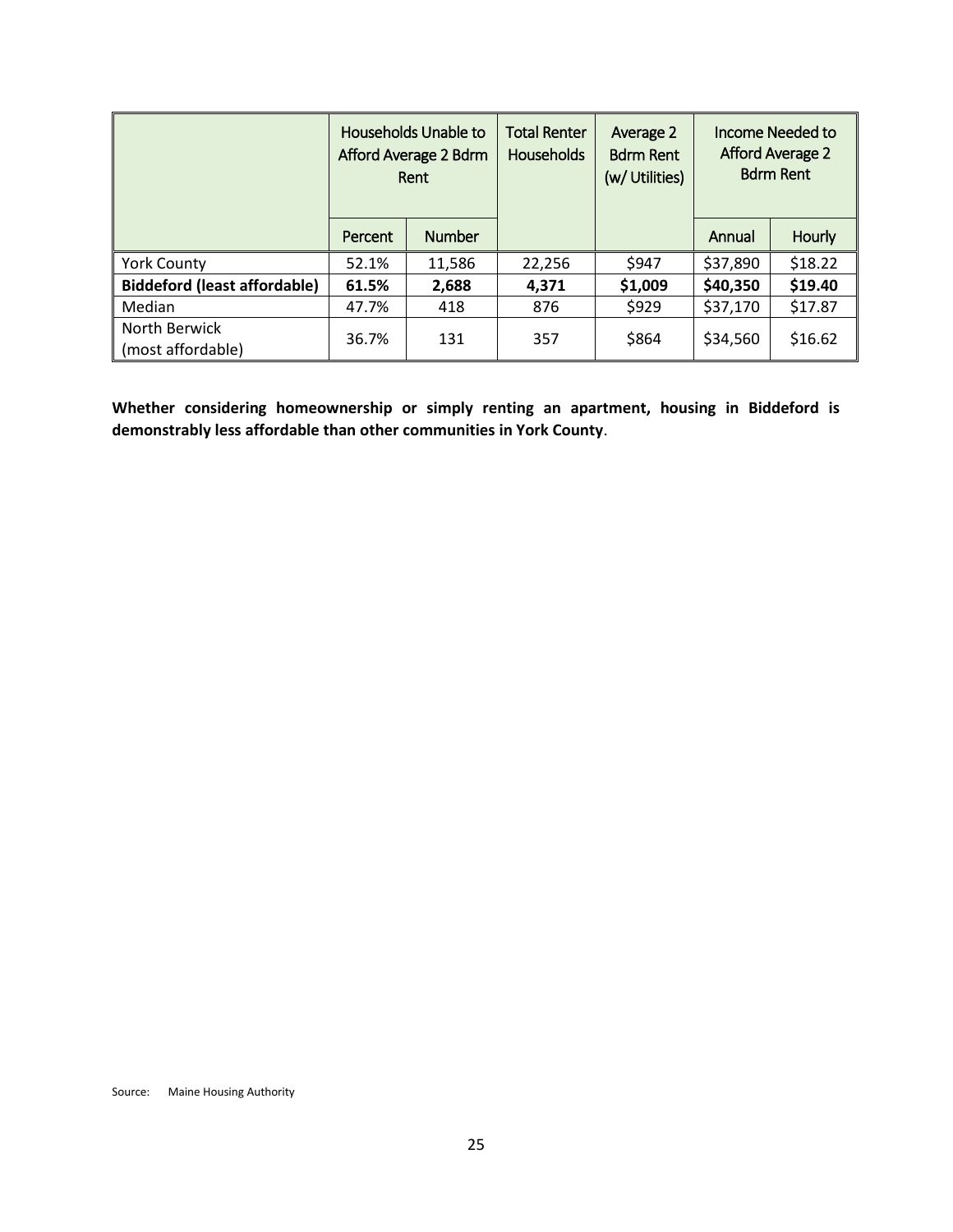#### Overview of Affordable and Subsidized Housing

Biddeford has many affordable and/or subsidized rental housing units, however, the available supply falls short of strong demand.

| Housing - Subsidized Units, 2013 | <b>Biddeford</b> | <b>York County</b> | Maine  |
|----------------------------------|------------------|--------------------|--------|
| <b>Disabled Units</b>            | 80               | 146                | 1,097  |
| <b>Family Units</b>              | 287              | 1,313              | 12,015 |
| <b>Housing Choice Vouchers</b>   | 360              | 1,278              | 9,778  |
| <b>Senior Units</b>              | 314              | 1,832              | 15,234 |
| Special Needs Units              | 19               | 193                | 1,202  |
| Total                            | 1,060            | 4,762              | 39,326 |

#### Supply of Affordable and Subsidized Housing

| <b>Housing</b><br><b>Complex</b> | <b>Population</b>                   | <b>Management</b>           | <b>No. of Units</b>                                                   | <b>Wait list Aug</b><br>2015         |
|----------------------------------|-------------------------------------|-----------------------------|-----------------------------------------------------------------------|--------------------------------------|
| <b>Alfred Street</b>             | Elderly &<br>disabled               | Phoenix Management          | 20 subsidized                                                         | 1 bdrm -15 2 bdrm-<br>16             |
| Avignon Apts.                    | Families                            | <b>York County Shelters</b> | 8 subsidized                                                          | n/a                                  |
| <b>Emery School</b><br>Apts.     | Elderly (55 or<br>older)            | <b>Avesta Housing</b>       | 24<br>1 Bdrm: \$598 - \$727<br>2 Bdrm: \$718 - \$873                  | 1 bdrm-29<br>$2$ bdrm- $10$          |
| Five Graham<br><b>Street</b>     | Elderly (62 or<br>older)            | <b>Avesta Housing</b>       | 35 subsidized<br>Rent based on 30%<br>of household<br>adjusted income | 1 bdrm-37                            |
| Forest Green<br>Apts.            | <b>Families</b>                     | Phoenix Management          | 40 subsidized                                                         | $2$ bdrm-12<br>3 bdrm-20<br>4 bdrm-7 |
| <b>Hill Street</b><br>Terrace    | <b>Families</b>                     | <b>Avesta Housing</b>       | 12 subsidized<br>Rent based on 30%<br>of household<br>adjusted income | 2 bdrm-66                            |
| Ledgewood Apts.                  | Elderly (62 and<br>over) & disabled | Christopher Cimino          | 60                                                                    | 25                                   |
| Pierson Lane                     | <b>Families</b>                     | Phoenix Management          | 68 subsidized                                                         | $2$ bdrm-12<br>3 bdrm-19             |
| Presidential Apts.               | Elderly &<br>disabled               | Phoenix Management          | 45 subsidized                                                         | 1 bdrm-20<br>2 bdrm-2                |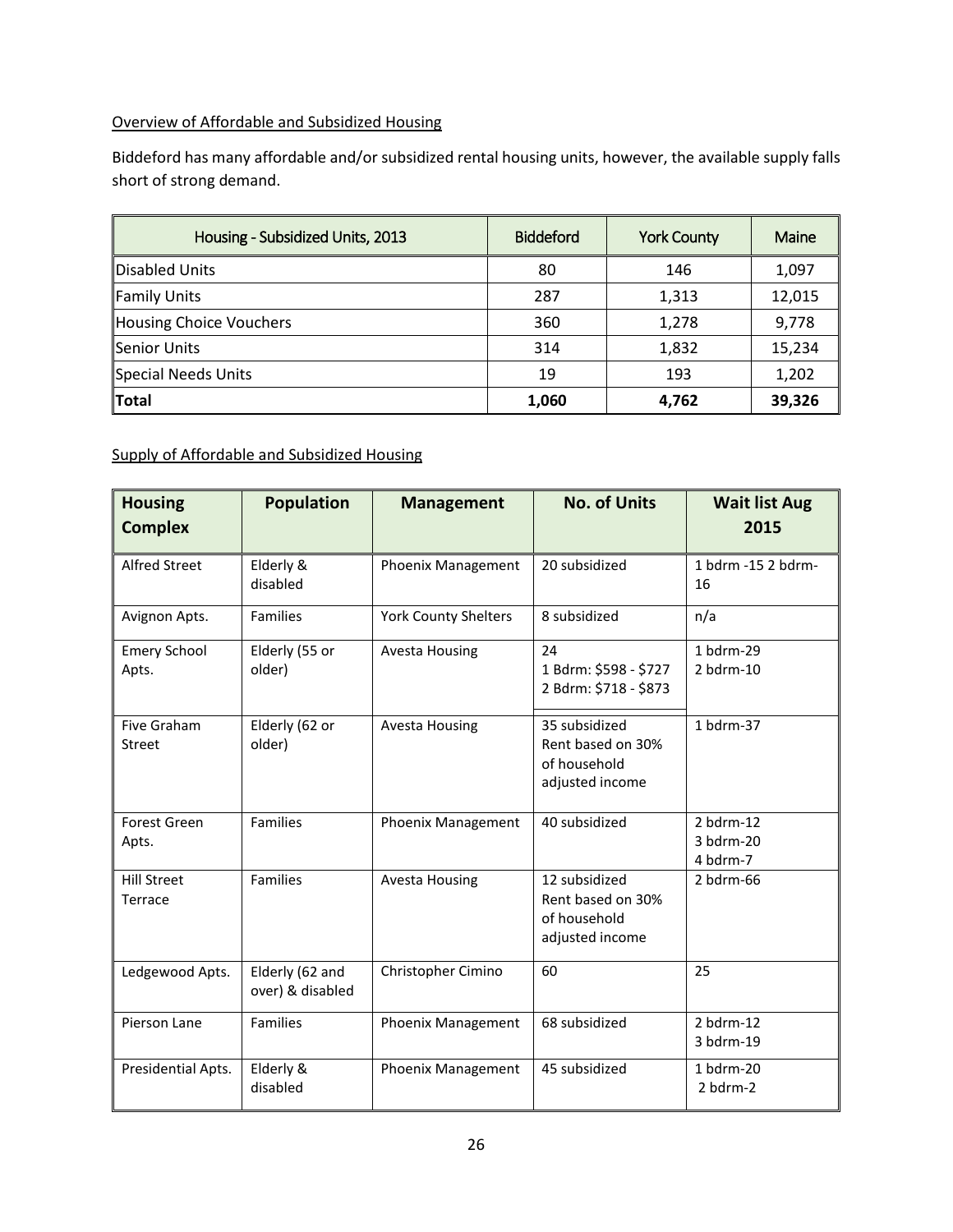| <b>Housing</b><br><b>Complex</b> | <b>Population</b>              | <b>Management</b>             | <b>No. of Units</b>                                                  | <b>Wait list Aug</b><br>2015        |
|----------------------------------|--------------------------------|-------------------------------|----------------------------------------------------------------------|-------------------------------------|
| Prospect Manor                   | Elderly &<br>disabled          | <b>Mack Brothers</b>          | 50 subsidized                                                        | 20                                  |
| Riverbend Apts.                  | Families                       | <b>Realty Resources</b>       | 28<br>$$365.00 - $906.00 /$<br>Rent Based on<br><b>Income Limits</b> | n/a                                 |
| St. Andre's Apts.                | Elderly &<br>disabled          | Diocesan Bureau of<br>Housing | 35 subsidized                                                        | n/a                                 |
| Summer Block                     | Elderly, disabled;<br>families | Phoenix Management            | 32 subsidized                                                        | 1 bdrm-15<br>2 bdrm-15              |
| The Mill at Saco<br>Falls        | Families                       | Saco Falls<br>Management      | 40 Rent based on<br>30% of household<br>adjusted income              | 1 bdrm-16<br>$2$ bdrm-6<br>3 bdrm-3 |
| The Lofts at Saco<br>Falls       | <b>Families</b>                | Saco Falls<br>Management      | 70 Rent based on<br>30% of household<br>adjusted income              |                                     |

The waiting list for those properties listed above that were able to supply data appears substantial, and indicates that significant unmet demand for affordable housing in Biddeford exists. It must be noted, however, that some portion of those households which appear on these waiting lists may have found other accommodations since placing his or her name on that list. Therefore, the absolute number of affordable units in demand may be somewhat smaller than the list here suggests. Also, although some management companies, e.g. Avesta Housing, pre-qualify households before placing them on a waiting list; others do not. Some households on a waiting list will not meet income restrictions and will be disqualified once he or she is verified for an available unit. This population may remain in need of affordable housing. Anecdotally, the length of time a household may wait for an open unit can be as long as two to three years, based on comments made by property management companies.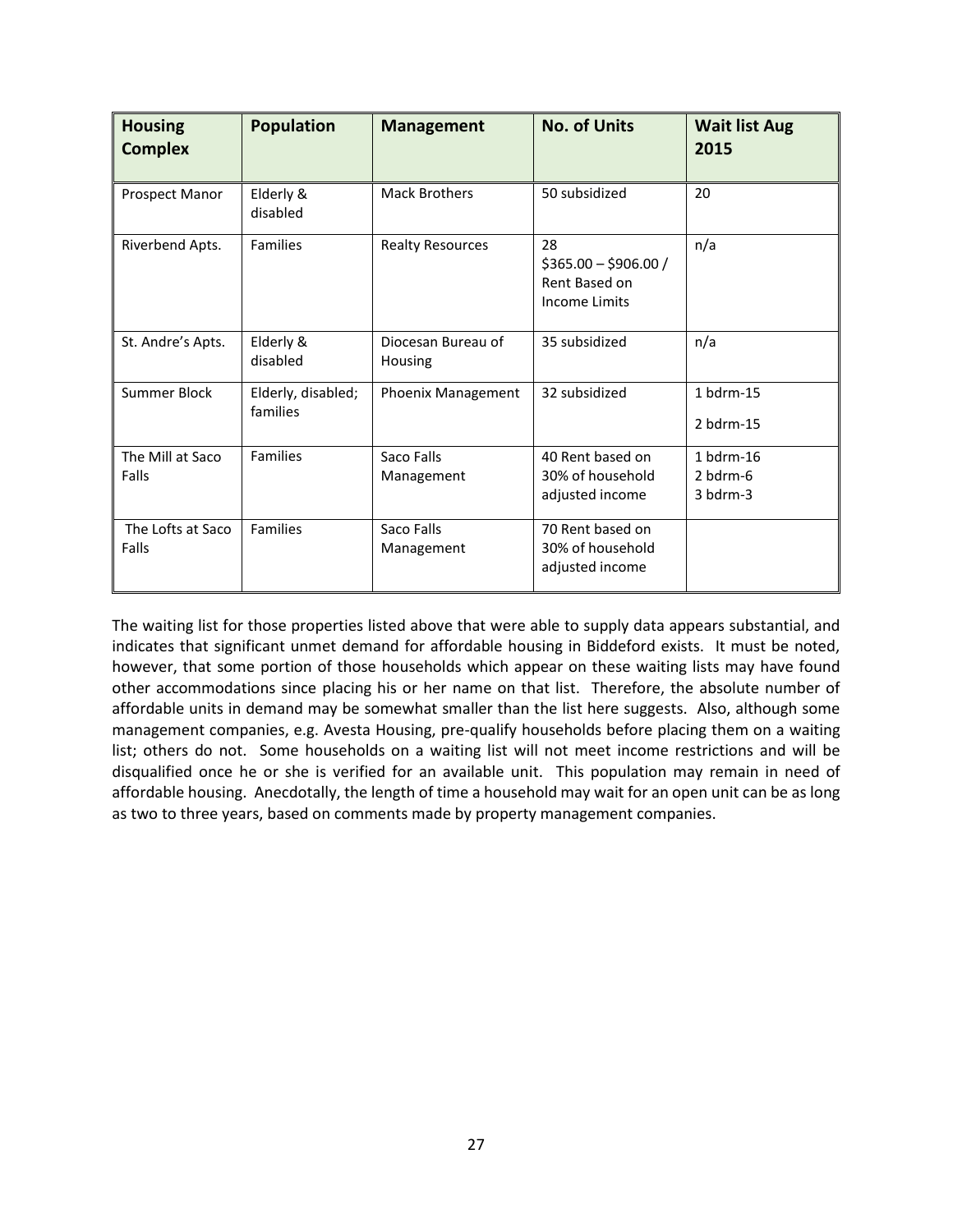#### **Impediments**

#### **Housing demand**

Population is expected to increase by 5.5% from 2016 to 2022. This level of growth has not been experienced in Biddeford within such a short period of time since the mid-twentieth century. While there are hundreds of new housing units planned for Biddeford's Mill District for the next 24 to 36 months, a low household size (2.37) means supply may not meet demand in the coming decade. Anecdotally, housing in the Portland, Maine area is growing costlier and many households are being driven south to the Saco/Biddeford area by unaffordability. This trend will only drive demand for housing here.

#### **Age of housing stock**

The median age of housing units especially for rental housing units in census tracts 252.01 and 252.02, here in Biddeford is quite old. With housing of this age comes inevitable inconsistencies between current building codes and conditions of housing units. Biddeford Code Enforcement Office is conducting inspections of downtown multi-family housing units during 2017 and 2018 for violations of Life Safety codes. However, with housing stock of this age, not all housing units can meet modern building codes.

#### **Condition of Housing Stock**

Condition of housing in Biddeford is good, particularly for owner-occupied units. Still, fully 21% of renteroccupied units are in only fair or poor condition, according to Biddeford Assessing Department. This means a large portion of the rental stock is sub-par and likely in need of some repair.

#### **Affordability**

Supply and demand of good housing will likely drive housing costs higher in Biddeford over the next five or more years. Biddeford is a coastal community, and in the Biddeford Pool area of the city and along its lengthy beaches, even modest homes are well beyond median priced. Rental units in the downtown area of the city, once seen as among the most affordable in Southern Maine are no longer easily attained by lower income households. Indeed, the waiting list maintained by many communities for affordable and subsidized housing units is a marker that many households are priced out of the market-rate rental market.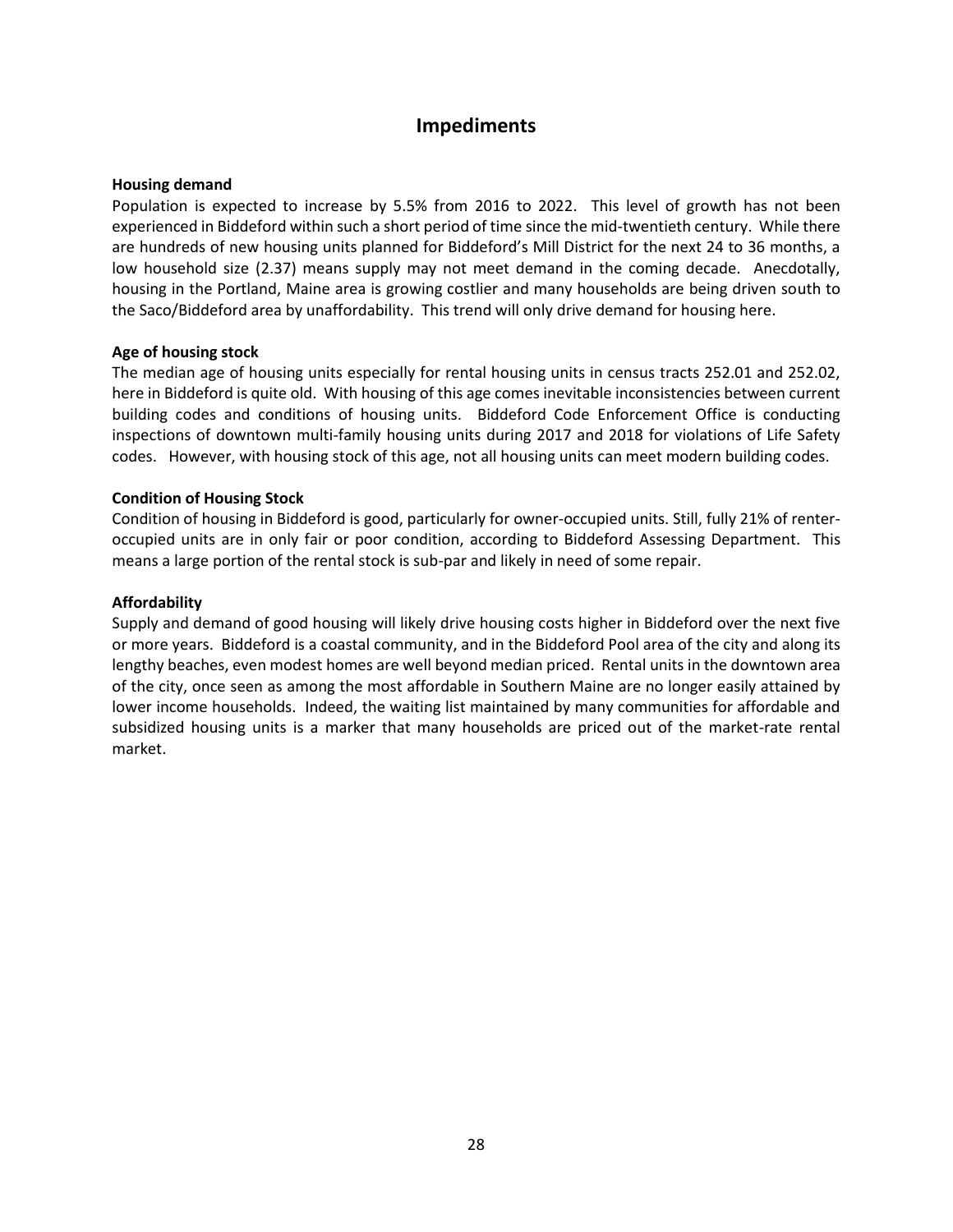## **Goals, Objectives and Actions**

#### **Goal**

#### **Provide an adequate supply of decent housing in Biddeford.**

Objective 1: Increase the supply of safe and adequate affordable housing for low- to moderate-income persons.

- Actions: 1. Consider revisions to the City's zoning and land use standards that would provide incentives, e.g. density bonuses, for the development of affordable housing.
- Timeline: Year 1
- Milestone: A new ordinance is now being developed by the Planning Department that will allow density bonuses in zone MSRD-2 allowing for 1 residential unit for every sixhundred and fifty square feet of existing living space when a property is proposed for redevelopment/renovation and currently at or below the established fiscal year quality grade rating according to the City Assessor's records. The property would need to be redeveloped/renovated in such a manner as to bring the quality grade rating above the established median.

2. In partnership with other public/private parties, explore the adaptive re-use and redevelopment of non-residential properties, e.g. mills and churches, into affordable and sheltered housing.

Timeline Years 1 through 5

Milestone: The City will continue to provide funding for a housing program with the Biddeford Housing Authority that will seek to purchase and rehabilitate various non-residential buildings into affordable and sheltered housing when available.

Objective 2: Preserve and upgrade the city's housing stock serving low- to moderate-income persons.

- Actions: 1. Consider establishment of low interest loan programs to help finance the rehabilitation of the City's downtown housing stock.
- Timeline: Year 1
- Milestone: Establishment of a Business Assistance Program for the downtown for slum and blight which will address safety and health issues and encourage new investment in housing in the downtown.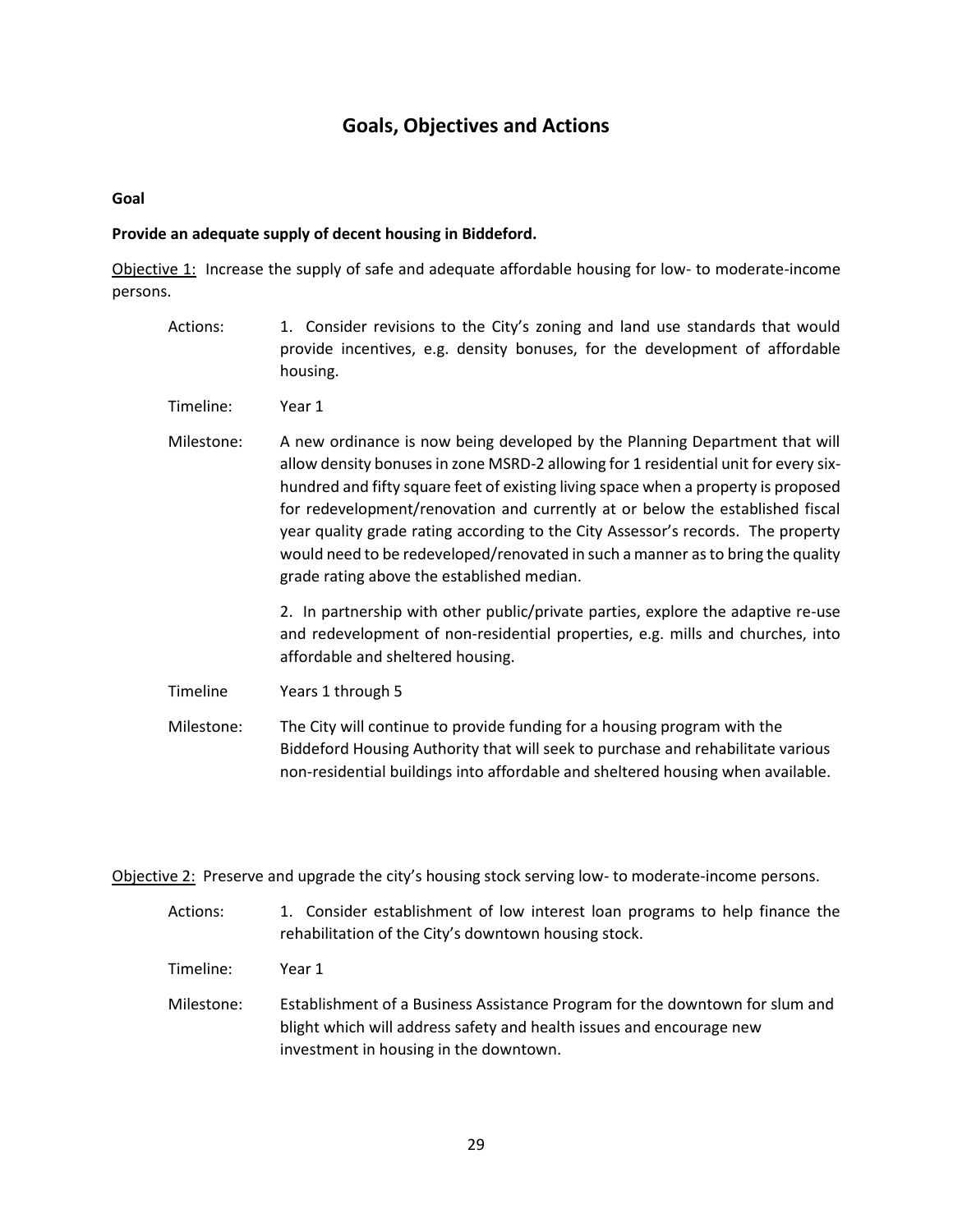2. Undertake a systematic and concentrated program of code enforcement to ensure life safety standards are met and to prevent blighting influences on neighborhoods.

Timeline: Years 1 through 5

Milestone: Continue to enforce the Disorderly Housing Ordinance so that Code Enforcement continues to be included in the eliminating of blighted buildings and unsafe living conditions.

> 3. Encourage participation by landlords in the Biddeford Landlords Association and encourage partnerships that provide resources for both landlords and tenants.

Timeline: Years 1 through 5

Milestones: Revitalization of the Biddeford Landlords Association by the Biddeford Housing Authority, and assistance/resources with building issues through the Biddeford Neighborhood Planning Committee and established neighborhoods.

Objective 3: Increase opportunities for homeownership for low and moderate income persons.

Actions: 1. Consider a partnership with other public/private organizations to pool resources to help finance home ownership, e.g. down payments, loan assistance, mortgage interest rate write-downs, and other financing mechanisms.

Timeline: Years 1 and 2

Milestones: Provide for a program with the Biddeford Housing Authority to provide low to moderate potential homebuyers with a grant program for gap financing to purchase a multiunit building (2 to 4 units) where they must reside.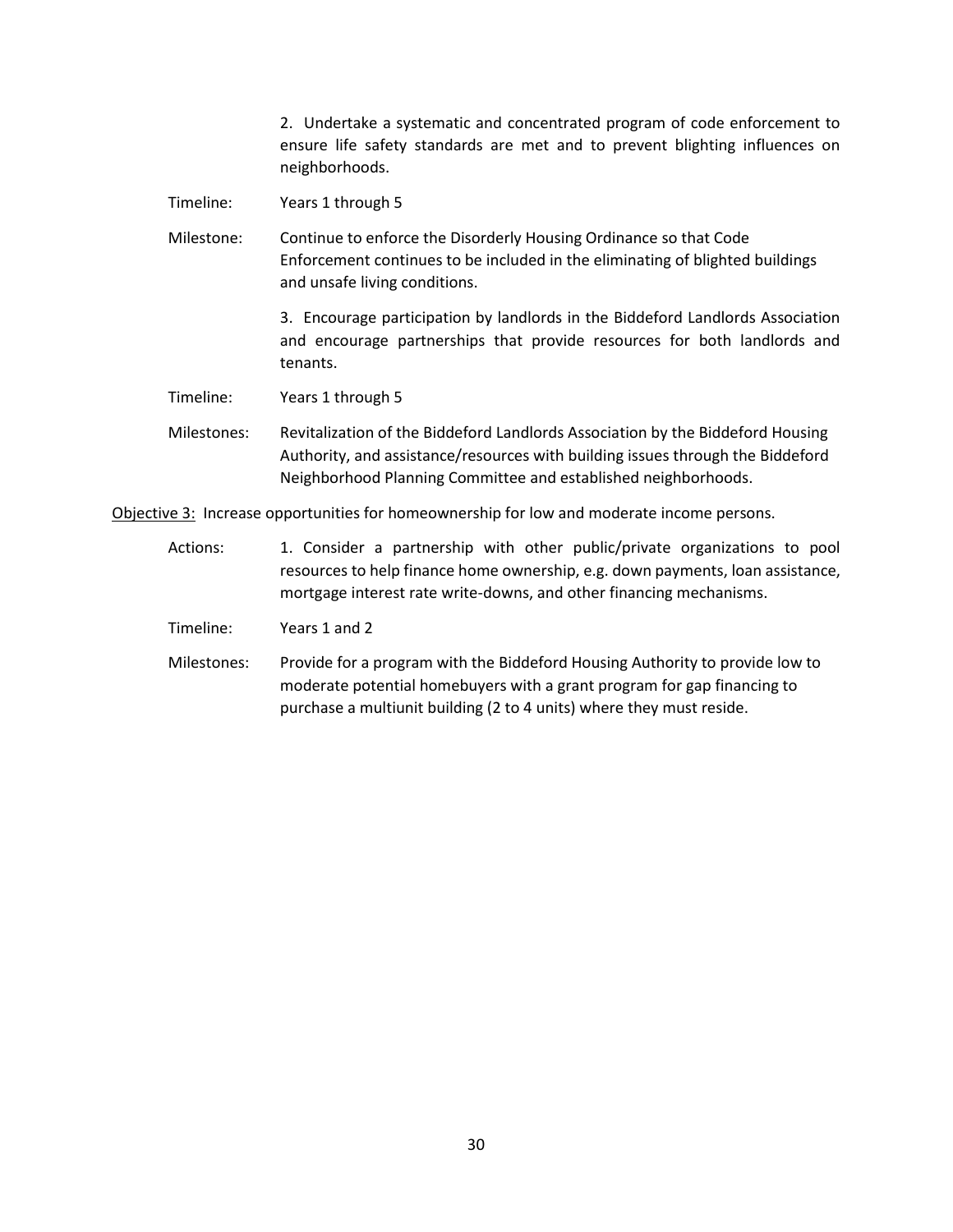## **Description of Vulnerability to Natural Hazard Risks and Broadband Needs**

## **Natural Hazard Risks**

Biddeford participates in several preparedness plans in the event of natural hazards. The City's Code Enforcement Office is tasked with being a part of and implementing the York County, Maine Hazard Mitigation Plan. The City also has its own internal action plan for documenting and responding to natural hazards. The two most probable natural hazards are flooding from the Saco River and ice storms. In the case of the Saco River, there are two potential scenarios that would lead to flooding. One, if the river were to become over full from rain runoff, and two, if the dam in Dayton would breach or break. In both cases, the two low to moderate-income Census tracts 252.01 and 252.02 would be affected to some degree since they are situated along the river. A small section of Census tract 252-01 is a small connected island off of Diamond Street. This island would be under 6 feet of water if the dam breached or broke. There is a total of 26 minutes to evacuate. Rescue and evacuation plans are in place to meet this deadline. When the river swells due to excessive rainfall, the City's Code Office monitors the rising waters and keeps citizens informed. If there was a dam breach, the downtown would see minor flooding but sections of the mill district would flood. In regards to ice storms, the City has two warming shelters with generators at the Biddeford Middle School and High School. There is also the Saco Regional Shelter on Franklin Street in Saco, which is the old Armory.

## **Action: Continue to monitor for potential flooding and keep public projects cited in mitigation plans moving forward that improve access to these areas and help prevent flooding.**

## **Broadband Needs**

It is estimated in Biddeford that 10 percent or less of residents are part of broadband or fiber optic lines. Most of Biddeford is on DSL lines or copper lines that are much slower and that need constant upgrading. In addition, the further away from the main infrastructure of these lines the slower the speed. The broadband infrastructure is currently predominantly scattered throughout the downtown. Broadband access is crucial to attracting businesses who rely on high speed Internet. For the City, emergency and other services rely on broadband as well. For residents, the access to broadband is necessary for school and work, as well as other needs. The lack of broadband access is not the only challenge facing Biddeford residents. A number of low to moderate-income households lack even DSL Internet. To help address this The Seeds of Hope Neighborhood Center provides a program called Biddeford OpenNet that provides unlimited access to wireless Internet to 225 households who are low income. In addition, the consultation with GWI.Net, a telecommunications company, stated that a core detriment to the City moving forward with support and use of broadband was due to the need for more technological literacy for Biddeford residents.

#### **Action: Continue to support the expansion of broadband availability in Biddeford.**

## **Action: Continue to support the Seeds of Hope and the expansion of wireless Internet to additional low-income households.**